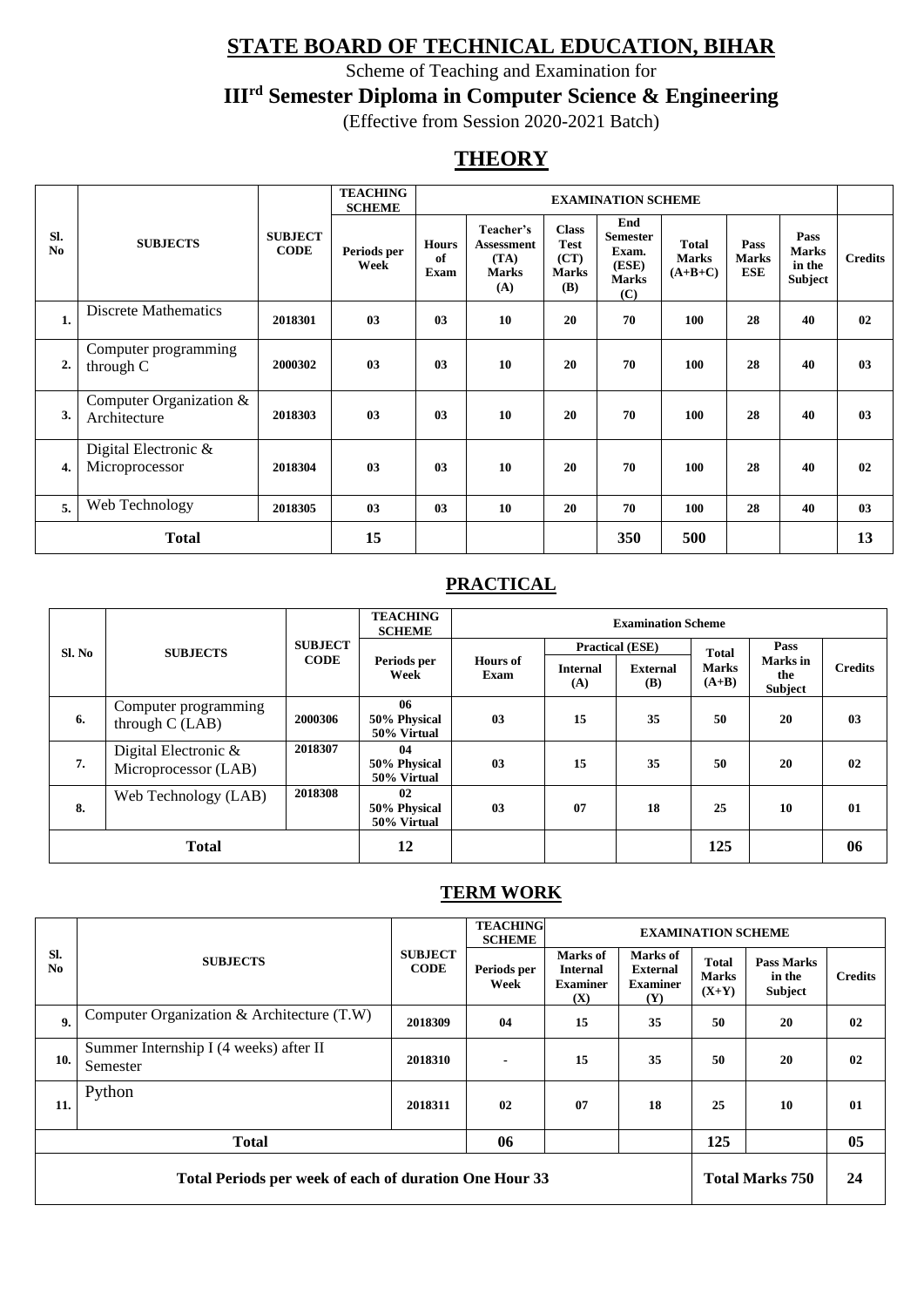# **DISCRETE MATHEMATHICS**

|                | <b>Theory</b> |                         | No. of period in one session: 50 |     | Credits |
|----------------|---------------|-------------------------|----------------------------------|-----|---------|
| <b>SUBJECT</b> |               | No. of Periods per Week | <b>Full Marks:</b>               | 100 |         |
| <b>CODE:</b>   | m             | P/S                     | <b>ESE</b>                       | 70  |         |
| 2018301        | -             |                         |                                  | 10  |         |
|                |               |                         |                                  | 20  |         |

## **Course Learning Objective:**

The main objectives of the course are to:

- Introduce concepts of mathematical logic for analysing propositions and proving theorems.
- Use sets for solving applied problems, and use the properties of set operations algebraically.
- Work with relations and investigate their properties.
- Investigate functions as relations and their properties.
- Introduce basic concepts of graphs, digraphs and trees.

#### **Learning Outcomes:**

After completion of the course students are expected to be able to:

- Analyse logical propositions via truth tables.
- Prove mathematical theorems using mathematical induction.
- Understand sets and perform operations and algebra on sets.
- Determine properties of relations, identify equivalence and partial order relations, sketch relations.
- Identify functions and determine their properties.
- Define graphs, digraphs and trees, and identify their main properties.
- Evaluate combinations and permutations on sets.

|                 | <b>Contents: Theory</b>                                                                                                                                                                                                                                                                                                                                                                                              | Hrs. | <b>Marks</b> |
|-----------------|----------------------------------------------------------------------------------------------------------------------------------------------------------------------------------------------------------------------------------------------------------------------------------------------------------------------------------------------------------------------------------------------------------------------|------|--------------|
| $Unit - 1$      | <b>The Foundations- Logic and Proofs:</b><br>Propositional logic, propositional Equivalences,<br>Predicates<br>and<br>Quantifiers, Nested Quantifiers, Rules of Interference, Introduction to<br>proofs, Normal forms, proof methods and strategy.                                                                                                                                                                   | [9]  |              |
| Unit $-2$       | <b>Introduction to SET THEORY:</b><br>Concept of sets: Notation – subset, superset, Empty set, Universal set.<br>Examples – Operation on sets: Union – Intersection – Complementation –<br>Difference – Symmetric difference – problems relating simple set<br>identities, Definition of power set, Cartesian product of finite number of<br>sets, simple problems – cardinality of a set, Finite and Infinite sets. | [8]  |              |
| <u>Unit – 3</u> | <b>Relation Between two sets:</b><br>Binary relation as a subset of Cartesian product, Reflexive, Symmetric &<br>transitive relations $-$ Examples, Equivalence relation $-$ Examples.                                                                                                                                                                                                                               | [6]  |              |
| <u>Unit – 4</u> | <b>Functions:</b><br>Definition of function – Domain, Co-domain & Range of a function –<br>Related problems.                                                                                                                                                                                                                                                                                                         | [6]  |              |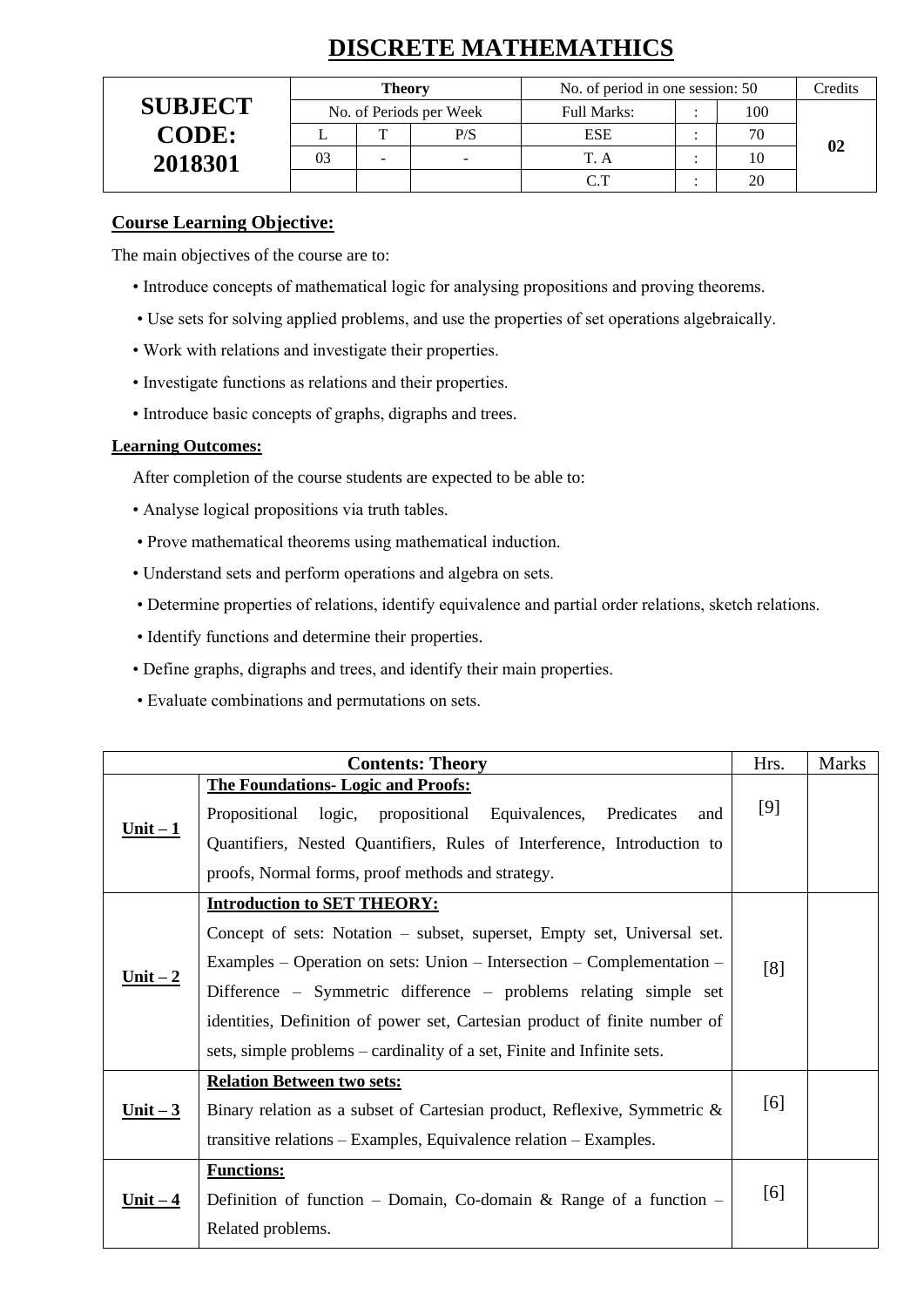| <u>Unit – 5</u> | <b>Recurrence Relation:</b><br>Definition – Examples (Fibonacci, Factorial etc.), Linear recurrence<br>relations with constants coefficients – Homogenous solutions – Particular                                         | [6]               |  |
|-----------------|--------------------------------------------------------------------------------------------------------------------------------------------------------------------------------------------------------------------------|-------------------|--|
|                 | solutions – Total solutions – Problems.                                                                                                                                                                                  |                   |  |
| $Unit - 6$      | <b>Graph Theory:</b><br>Introduction – Definition of a graph – sub graph – Isomorphism-walk,<br>Paths and circuits – connectedness and components – Euler graphs.                                                        | [5]               |  |
| Unit $-7$       | <b>Counting:</b><br>Introduction – Basic counting principles, Factorial Notation, Binomial<br>coefficients, Permutations, Combinations, The pigeonhole principle,<br>Generation of Permutation and Combinations.         | [5]               |  |
| $Unit-8$        | <b>Probability Theory:</b><br>Introduction, Sample space and Events, Finite probability spaces,<br>Conditional probability, Independent Events, Independent Repeated Trials,<br>Binomial Distribution, Random variables. | $\lceil 5 \rceil$ |  |

# **Text/Reference Books-**

- 1. Foundation of Discrete Mathematics K.D. Joshi
- 2. Discrete Mathematics with Algorithms Albertson & Hutchinson / John Wiley
- 3. Discrete Mathematics / Iyengar, Venkatesh, Chandrasekaran & Arunachalam / Vikash Publishing House
- 4. Discrete Structure and Graph Theory / S.K.S. Rathore and H. Chaudhuri / Everest Publishing House
- 5. Discrete Mathematics & Its Applications with combinatorics and Graph Theory, Seventh Edition Kenneth H Rosen / Tata McGraw-Hill Education Pvt. Ltd New Delhi
- 6. Discrete Mathematics, Third Edition Seymour Lipschutz, Marc Lars Lipson, Varsha H Patil / Tata McGraw-Hill Education Pvt. Ltd New Delhi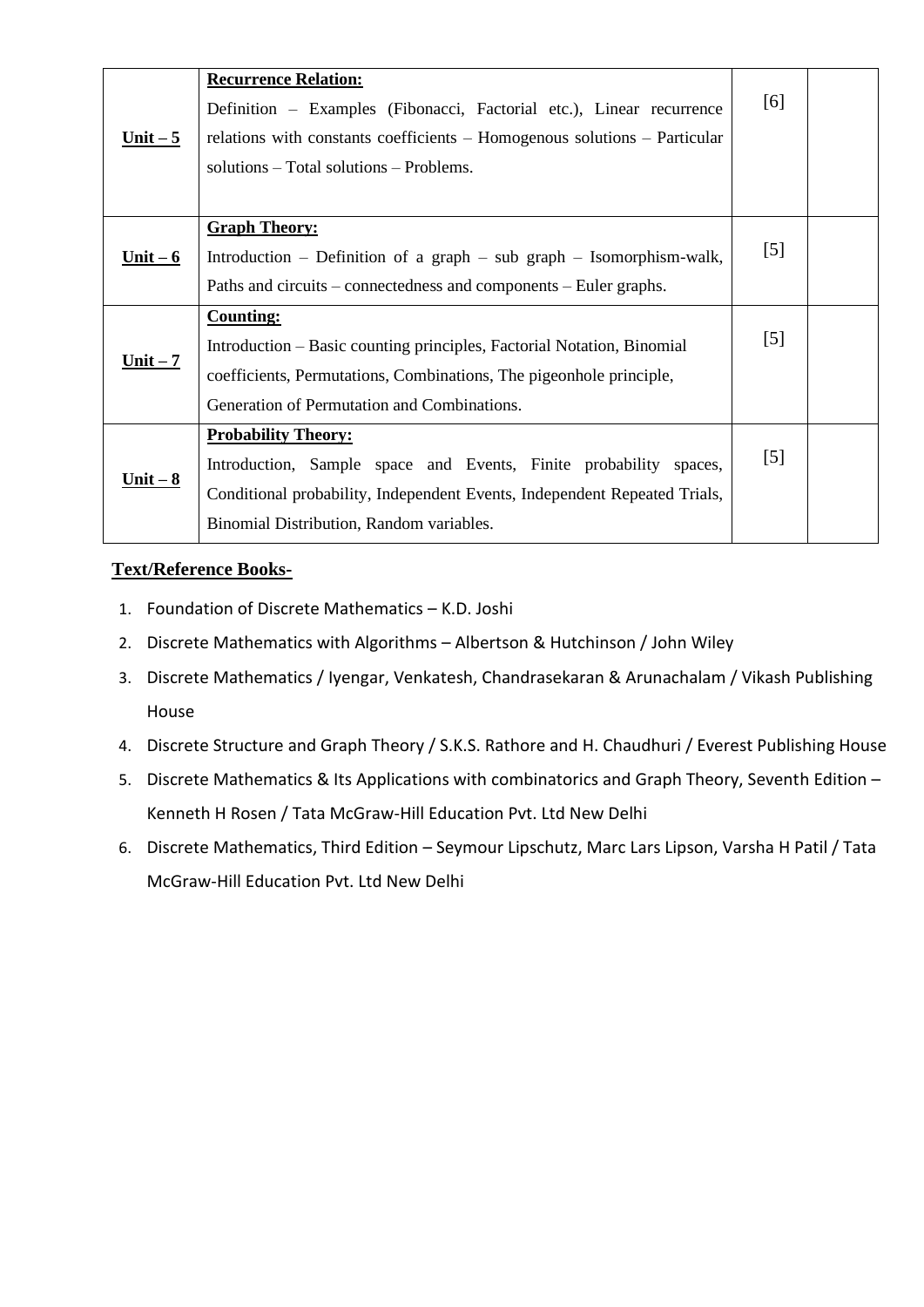# **COMPUTER PROGRAMMING THROUGH C**

|                |    | <b>Theory</b> |                         | No. of period in one session: 50 |     | Credits |
|----------------|----|---------------|-------------------------|----------------------------------|-----|---------|
| <b>SUBJECT</b> |    |               | No. of Periods per Week | <b>Full Marks:</b>               | 100 |         |
| <b>CODE:</b>   |    | m             | P/S                     | <b>ESE</b>                       | 70  |         |
| 2000302        | 03 |               |                         | TΔ                               |     | 03      |
|                |    |               |                         | $\cap$ T                         | 20  |         |

# **Course Learning Objective:**

Computers play a vital role in present day life, more so, in the professional life of technician engineers. In order to enable the students, use the computers effectively in problem solving, this course offers the modern programming language C along with exposition to various engineering applications of computers.

# **Objective:**

The objectives of this course are to make the students able to:

- Develop efficient algorithms for solving a problem.
- Use the various constructs of a programming language viz. conditional, iteration and recursion.
- Implement the algorithms in "C" language.
- Use simple data structures like array, stacks and linked list solving problems.
- Handling File in "C".

|           |                       | <b>Contents: Theory</b>                   | Hrs.   | <b>Marks</b> |
|-----------|-----------------------|-------------------------------------------|--------|--------------|
|           |                       | <b>Introduction to computer software:</b> | $[05]$ |              |
|           | ➤                     | Classification of computer software.      |        |              |
|           | $\bullet$             | System software.                          |        |              |
|           | $\bullet$             | Application software.                     |        |              |
| $Unit -1$ | $\blacktriangleright$ | Programming languages.                    |        |              |
|           | $\bullet$             | Machine languages.                        |        |              |
|           | $\bullet$             | Assembly languages.                       |        |              |
|           | $\bullet$             | High level programming languages.         |        |              |
|           | ➤                     | Algorithms and flowchart.                 |        |              |
|           |                       | <b>Fundamental of C languages.</b>        | [08]   |              |
|           | ➤                     | Introduction.                             |        |              |
|           | $\bullet$             | Background.                               |        |              |
|           | $\bullet$             | Characteristics of C.                     |        |              |
|           | $\bullet$             | Uses of C.                                |        |              |
| Unit $-2$ | $\blacktriangleright$ | Structure of a C program.                 |        |              |
|           | $\blacktriangleright$ | Writing the first C program.              |        |              |
|           | $\blacktriangleright$ | Files used in a C program.                |        |              |
|           | $\bullet$             | Source code files.                        |        |              |
|           |                       | Header files.                             |        |              |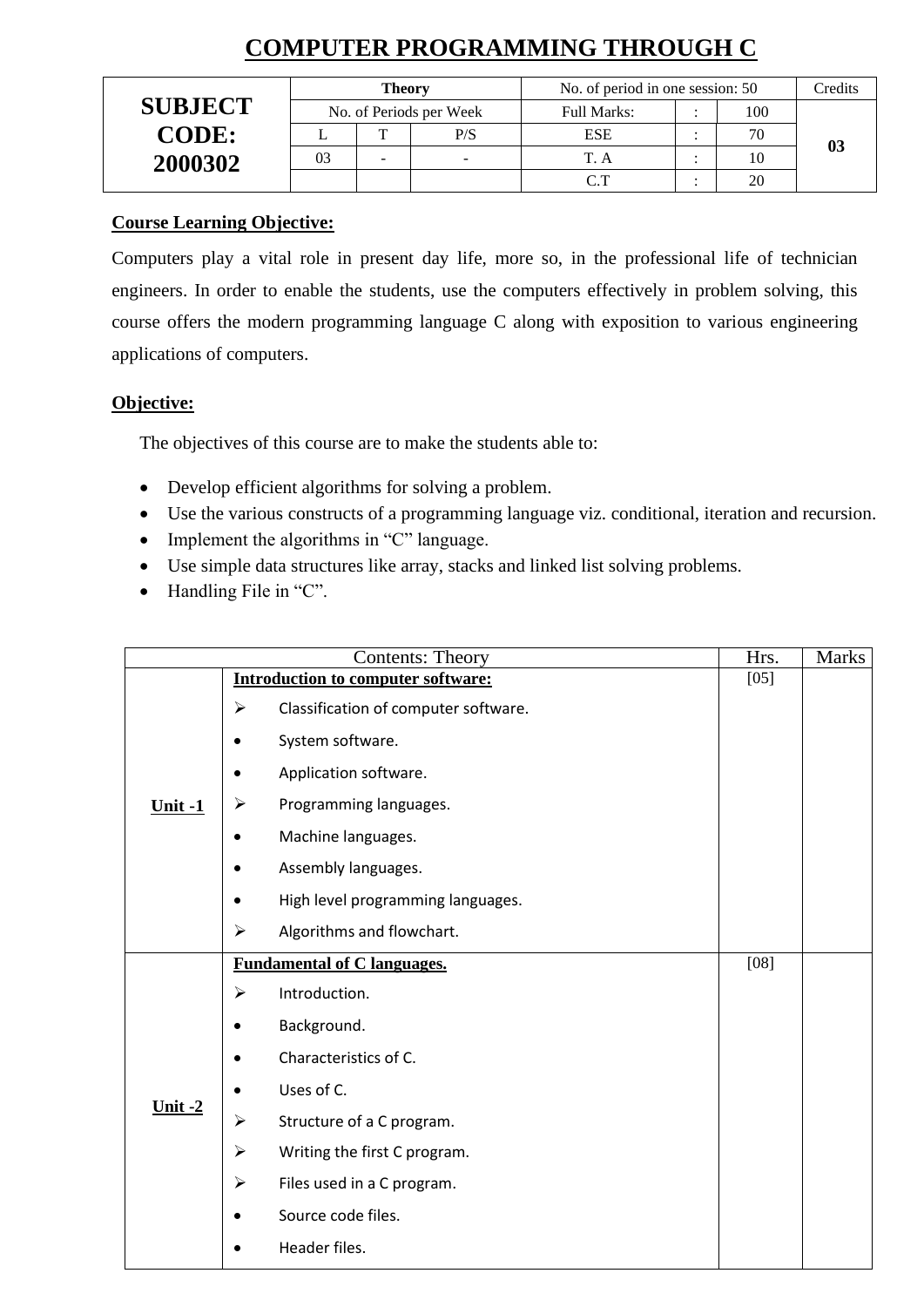|           | ٠                     | Object files.                                   |     |  |
|-----------|-----------------------|-------------------------------------------------|-----|--|
|           |                       | Binary executable files.                        |     |  |
|           | $\blacktriangleright$ | Compiling and Executing C programs.             |     |  |
|           | $\blacktriangleright$ | Using comments.                                 |     |  |
|           | $\blacktriangleright$ | Characters used in C.                           |     |  |
|           | $\blacktriangleright$ | Identifier.                                     |     |  |
|           | $\blacktriangleright$ | Keyword or Reserved words.                      |     |  |
|           | $\blacktriangleright$ | Tokens.                                         |     |  |
|           | $\blacktriangleright$ | Constants.                                      |     |  |
|           |                       | Numeric constant.                               |     |  |
|           |                       | String Character constant.                      |     |  |
|           | ➤                     | Variables.                                      |     |  |
|           | ➤                     | Variable Declaration.                           |     |  |
|           | $\blacktriangleright$ | Basic Data Types.                               |     |  |
|           | ➤                     | Additional Data types.                          |     |  |
|           | $\blacktriangleright$ | Operators and Expressions.                      |     |  |
|           | $\blacktriangleright$ | Operator Precedence and Associativity.          |     |  |
|           | $\blacktriangleright$ | Type conversion and Type casting.               |     |  |
|           | $\blacktriangleright$ | Input/Output statements in C.                   |     |  |
|           |                       | <b>Decision Control and Looping Statements:</b> | [8] |  |
|           | ➤                     | Introduction to Decision control statements.    |     |  |
|           | $\blacktriangleright$ | Conditional Branching statements.               |     |  |
|           |                       | If statement.                                   |     |  |
|           | ٠                     | If-else statement.                              |     |  |
|           |                       | If-else-if statement.                           |     |  |
|           | ٠                     | Switch case.                                    |     |  |
|           | $\blacktriangleright$ | Iterative statements.                           |     |  |
| Unit $-3$ | $\bullet$             | While loop.                                     |     |  |
|           | $\bullet$             | Do-while loop.                                  |     |  |
|           |                       |                                                 |     |  |
|           |                       | For loop.                                       |     |  |
|           | $\blacktriangleright$ | Nested loops.                                   |     |  |
|           | $\blacktriangleright$ | Break and continue statements.                  |     |  |
|           | ٠                     | Break statement.                                |     |  |
|           | ٠                     | Continue statement.                             |     |  |
|           | ➤                     | Goto statement.                                 |     |  |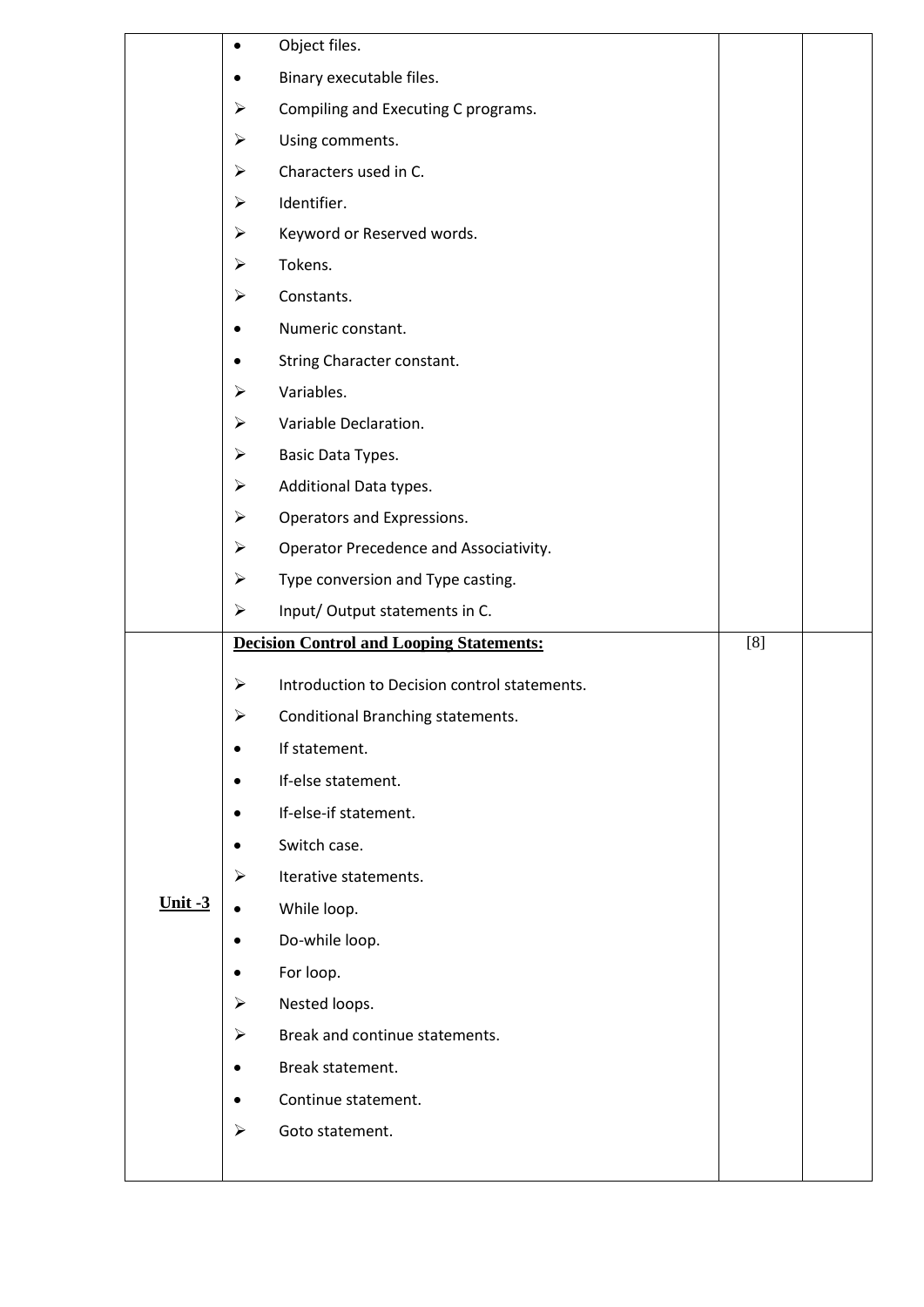|                       |                       | Functions in 'C'.                          | [8]    |  |
|-----------------------|-----------------------|--------------------------------------------|--------|--|
|                       | $\blacktriangleright$ | Uses of functions.                         |        |  |
|                       | ➤                     | User defined functions.                    |        |  |
|                       | ➤                     | Function Declaration.                      |        |  |
|                       | ➤                     | Calling a function.                        |        |  |
|                       | ➤                     | Actual and formal Arguments.               |        |  |
|                       | $\blacktriangleright$ | Rules to call a function.                  |        |  |
|                       | ➤                     | Function propotype.                        |        |  |
| <u><b>Unit -4</b></u> | ➤                     | Recursion.                                 |        |  |
|                       |                       | Use of Recursive function.                 |        |  |
|                       | ➤                     | Local or Internal variables.               |        |  |
|                       | ➤                     | Global or External variables.              |        |  |
|                       | ➤                     | Void function.                             |        |  |
|                       | ➤                     | Storage classes in C.                      |        |  |
|                       | ٠                     | Auto or Automatic Storage class.           |        |  |
|                       |                       | Static Storage class.                      |        |  |
|                       | ٠                     | Extern Storage class.                      |        |  |
|                       |                       | Register Storage class.                    |        |  |
|                       | <u>Arrays.</u>        |                                            | $[10]$ |  |
|                       | ➤                     | Introduction.                              |        |  |
|                       | ➤                     | Declaration of Arrays.                     |        |  |
|                       | ➤                     | Accessing the Elements of an Array.        |        |  |
|                       |                       | Calculating the address of Array elements. |        |  |
|                       |                       | Calculating the length of an Array.        |        |  |
|                       | $\blacktriangleright$ | Storing values in Arrays.                  |        |  |
|                       |                       | Initializing Arrays during Declaration.    |        |  |
|                       |                       | Inputting values from the keyboard.        |        |  |
|                       |                       | Assigning values to Individual Elements.   |        |  |
| $Unit - 5$            | ➤                     | Operations on Arrays.                      |        |  |
|                       |                       | Traversing an Array.                       |        |  |
|                       |                       | Inserting an Element in an Array.          |        |  |
|                       |                       | Deleting an Element from an Array.         |        |  |
|                       |                       | Merging Two Arrays.                        |        |  |
|                       | ٠                     | Searching for a value in an Array.         |        |  |
|                       | ➤                     | Passing Arrays to functions.               |        |  |
|                       | $\blacktriangleright$ | Two dimensional Arrays.                    |        |  |
|                       | $\bullet$             | Declaring Two-dimensional Arrays.          |        |  |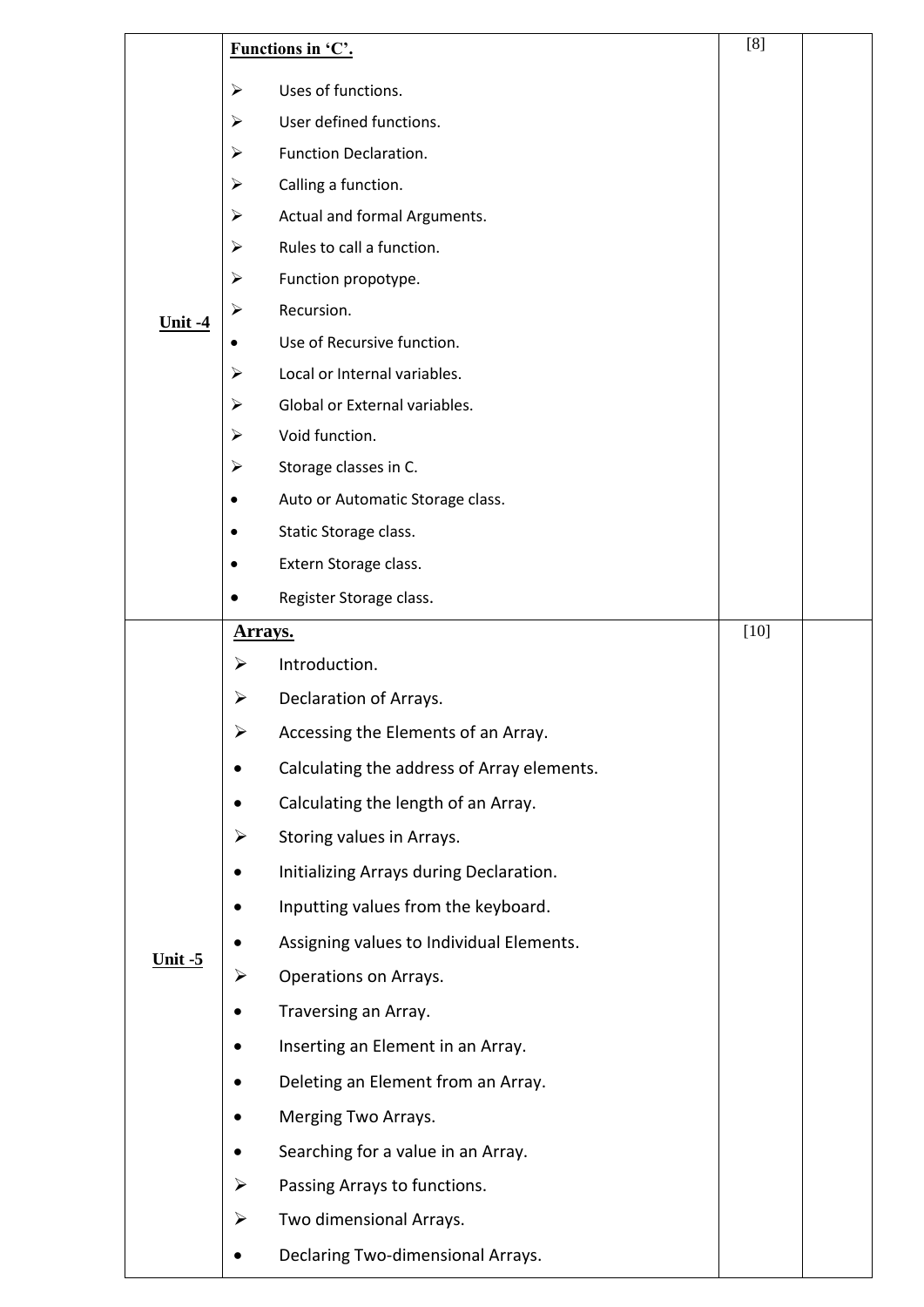|                | $\bullet$             | Initializing Two-dimensional Arrays.                 |       |  |
|----------------|-----------------------|------------------------------------------------------|-------|--|
|                |                       | Accessing the Elements of two-dimensional Arrays.    |       |  |
|                | $\blacktriangleright$ | Operations on Two-dimensional Arrays.                |       |  |
|                |                       | Pointers.                                            | [6]   |  |
|                | $\blacktriangleright$ | Understanding the Computer's Memory.                 |       |  |
|                | ➤                     | Introduction to pointers.                            |       |  |
|                | ➤                     | Declaring pointer variables.                         |       |  |
|                | ➤                     | Pointer Expressions and pointer Arithmetic.          |       |  |
|                | ➤                     | Null pointers.                                       |       |  |
|                | ➤                     | Passing Arguments to function using pointer.         |       |  |
| Unit $-6$      | $\blacktriangleright$ | Pointers and Arrays.                                 |       |  |
|                | $\blacktriangleright$ | Passing an Array to a Function.                      |       |  |
|                | ➤                     | Dynamic Memory Allocation.                           |       |  |
|                | $\bullet$             | Malloc () function.                                  |       |  |
|                | ٠                     | Calloc () function.                                  |       |  |
|                | ٠                     | Realloc () function.                                 |       |  |
|                |                       | Free () function.                                    |       |  |
|                |                       | <b>Structures and Unions.</b>                        | $[5]$ |  |
|                | ➤                     | Structures.                                          |       |  |
|                | ➤                     | Structure variables and Arrays.                      |       |  |
|                |                       | Initialization of structure variable and Array.      |       |  |
|                | $\bullet$             | Dot (.) Operator.                                    |       |  |
|                |                       | Assigning value of a structure to Another structure. |       |  |
|                | ➤                     | Structure within structures.                         |       |  |
| <u>Unit -7</u> | $\blacktriangleright$ | Site of () of a structure.                           |       |  |
|                | ➤                     | Unions.                                              |       |  |
|                | $\blacktriangleright$ | Site of () unions.                                   |       |  |
|                | ➤                     | Difference between a structure and a union.          |       |  |
|                | ➤                     | Enum Data Type.                                      |       |  |
|                | $\blacktriangleright$ | Typedef Declaration.                                 |       |  |

# Text / Reference Books -

| 1. | Programming with C. Second Edition. Tata McGraw-Hill, 2000<br>$\qquad \qquad \blacksquare$ | <b>Byron Gottfried</b> |
|----|--------------------------------------------------------------------------------------------|------------------------|
| 2. | How to solve by Computer, Seventh Edition, 2001, Prentice hall                             | R.G. Dromey of India.  |
| 3. | Programming with ANSI-C, First Edition, 1996, Tata McGraw                                  | E. Balaguruswami hill. |
| 4. | Programming with ANSI & Turbo C. First Edition, Pearson                                    | A. Kamthane            |
|    | Education.                                                                                 |                        |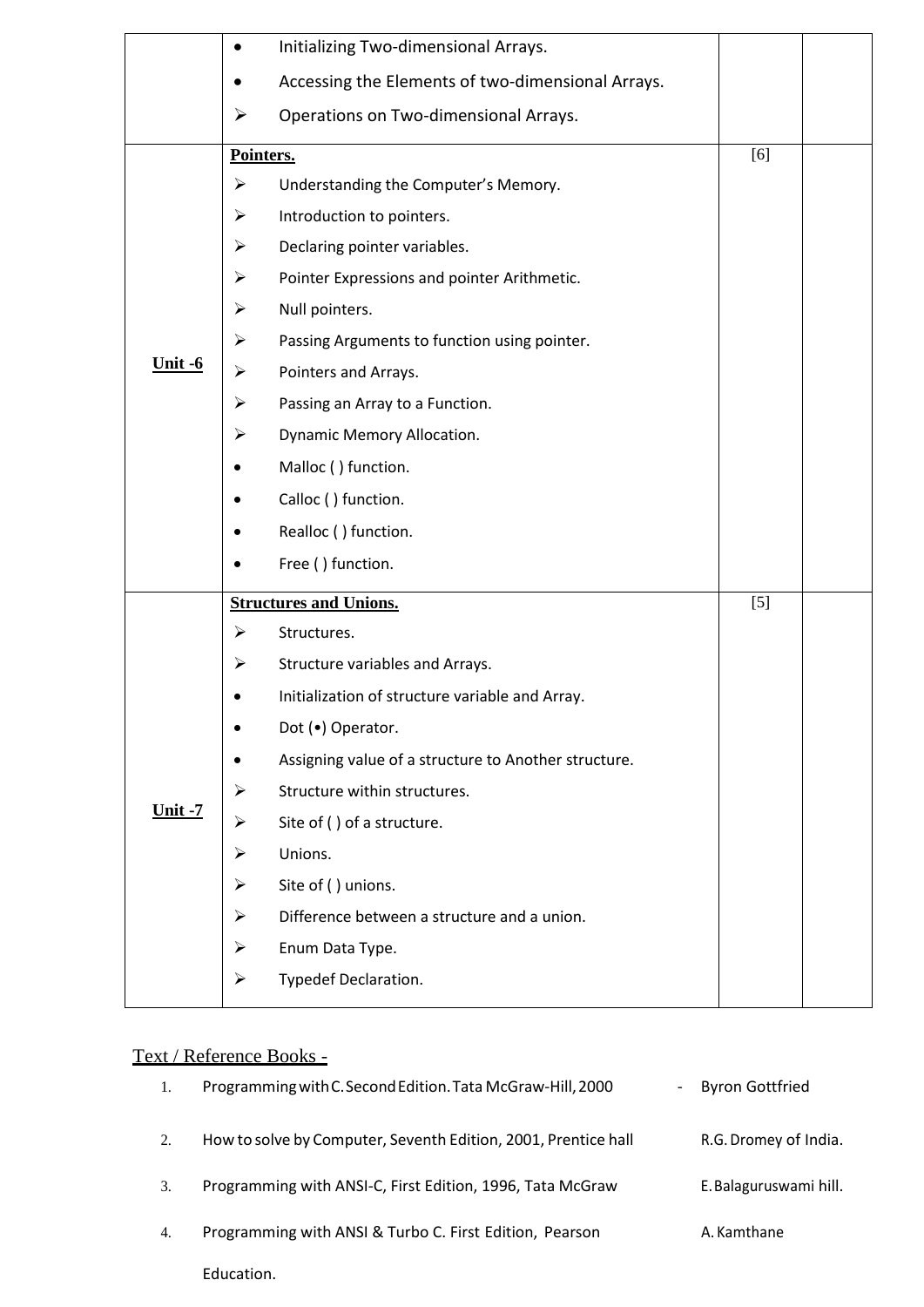| 5.  | Programming with C. First Edition, 1997, Tara McGrawhill.      | Venugopla and Prasad                        |
|-----|----------------------------------------------------------------|---------------------------------------------|
| 6.  | The C Programming Language, Second Edition, 2001, Prentice     | B.W.Kernighan & D.M.<br>$\sim$              |
|     |                                                                | Ritchie Hall of India.                      |
| 7.  | Programming in C, Vikash Publishing House Pvt. Ltd., Jungpura, | R. Subburaj New Delhi.                      |
| 8.  | Programming with CLanguage, Tara McGraw Hill, New Delhi.       | C. Balagurswami<br>$\overline{\phantom{a}}$ |
| 9.  | Programming in C, Galgotia Publications Pvt. Ltd. Dariyaganj,  | Kris A. Jamsa New Delhi.                    |
| 10. | The Art of C Programming, Narosa Publishing House, New         | -Jones, Robin & Stewart Delhi.              |
| 11. | Problem Solving and Programming. Prentice Hall International.  | A.C. Kenneth                                |
| 12. | Cmade easy, McGraw Hill Book Company, 1987.                    | H. Schildt                                  |
| 13. | Software Engineering, McGraw Hill, 1992.                       | - R.S. Pressman                             |
| 14. | Pointers in C, BPB publication, New Delhi.                     | - Yashwant Kanetka                          |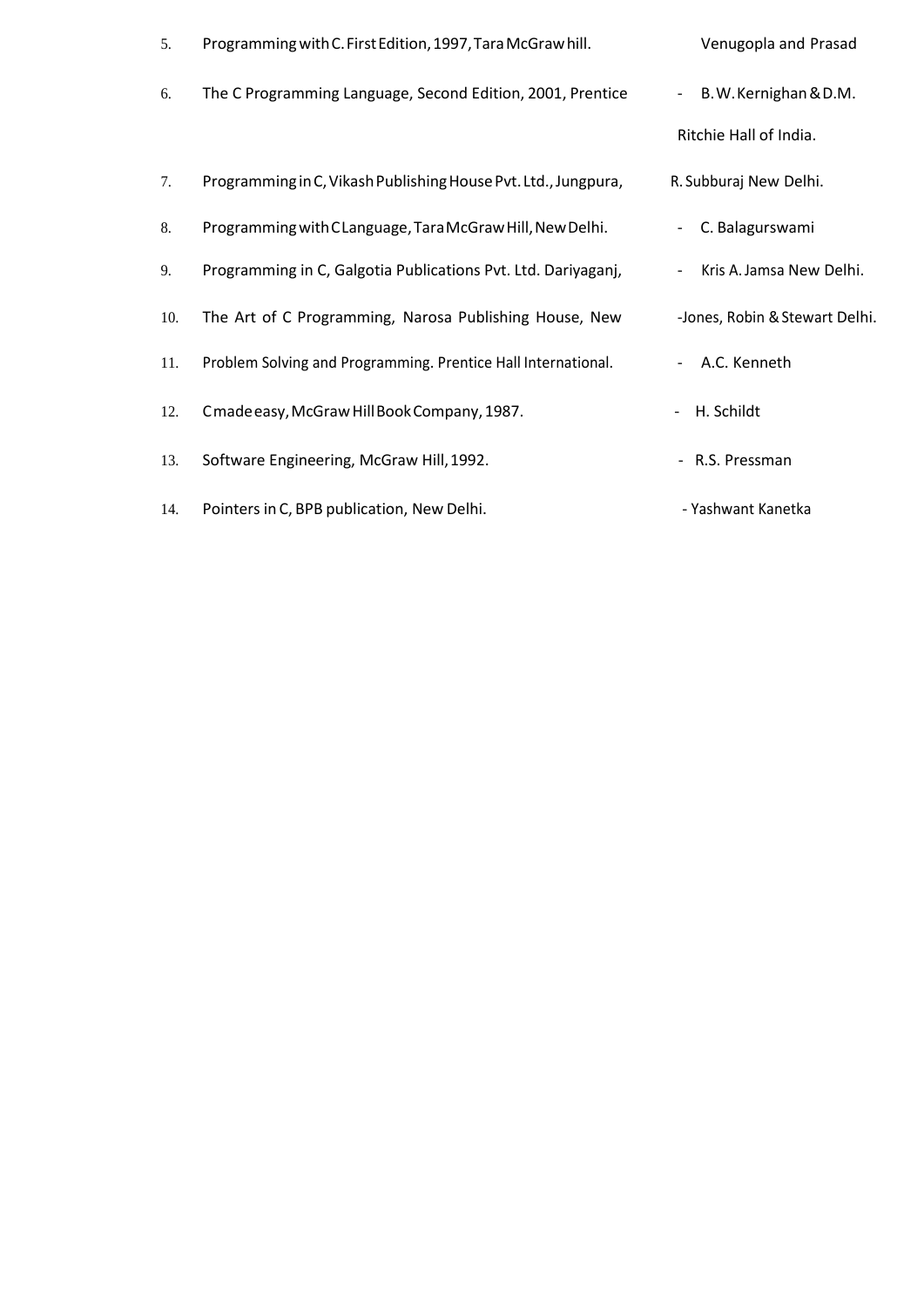# **COMPUTER ORGANISATION & ARCHITECTURE**

|                | <b>Theory</b> |  |                         | No. of period in one session: 50 | Credits |                |
|----------------|---------------|--|-------------------------|----------------------------------|---------|----------------|
| <b>SUBJECT</b> |               |  | No. of Periods per Week | <b>Full Marks:</b>               | 100     |                |
| <b>CODE:</b>   |               |  | P/S                     | <b>ESE</b>                       | 70      |                |
| 2018303        | 03            |  |                         |                                  | 10      | 0 <sup>3</sup> |
|                |               |  |                         | $\cap$ $\top$                    | 20      |                |

## **Course Learning Objective:**

This course will enable the students to grasp the working of basic components of computer system. Further the course will help them to learn as to how the basic components interact with each other to form a working system.

### **Objective:**

Objective of the course is to familiarize students about hardware and software design including logic design, and basic structure and behavior of the various functional modules of the computers and how they interact to provide the processing needs of the user.

This subject mainly focuses on the hardware and system software. It aims to describe the following aspects:

- 1. Building blocks of the computer.
- 2. Computer Design.
- 3. Assembly Language Programming.

|           | Hrs.                                                                 | <b>Marks</b> |  |
|-----------|----------------------------------------------------------------------|--------------|--|
|           | <b>Basic structure of computers:</b>                                 | [8]          |  |
| Unit $-1$ | Structure of a computer system, Arithmetic Logic Unit, Control Unit, |              |  |
|           | Bus Structure, Von Neumann Architecture.                             |              |  |
|           | <b>Computer Arithmetic Operations:</b>                               | $[12]$       |  |
|           | Introduction to logic gates, Boolean algebra, Data Representation-   |              |  |
|           | Number system, Fixed and floating-point numbers, (IEEE standard)     |              |  |
|           | Floating point representation, signed numbers, 1's and 2's           |              |  |
|           | Complements Arithmetic, 2's complement method for multiplication.    |              |  |
|           | Adders:<br>➤                                                         |              |  |
|           | <b>Half Adder</b>                                                    |              |  |
| Unit $-2$ | <b>Full Adder</b>                                                    |              |  |
|           | Sub tractors:<br>➤                                                   |              |  |
|           | Half sub tractor                                                     |              |  |
|           | Full sub tractor                                                     |              |  |
|           | Addition and Subtraction Algorithm:<br>➤                             |              |  |
|           | Addition and Subtraction with Signed Magnitude<br>$\bullet$          |              |  |
|           | Data.                                                                |              |  |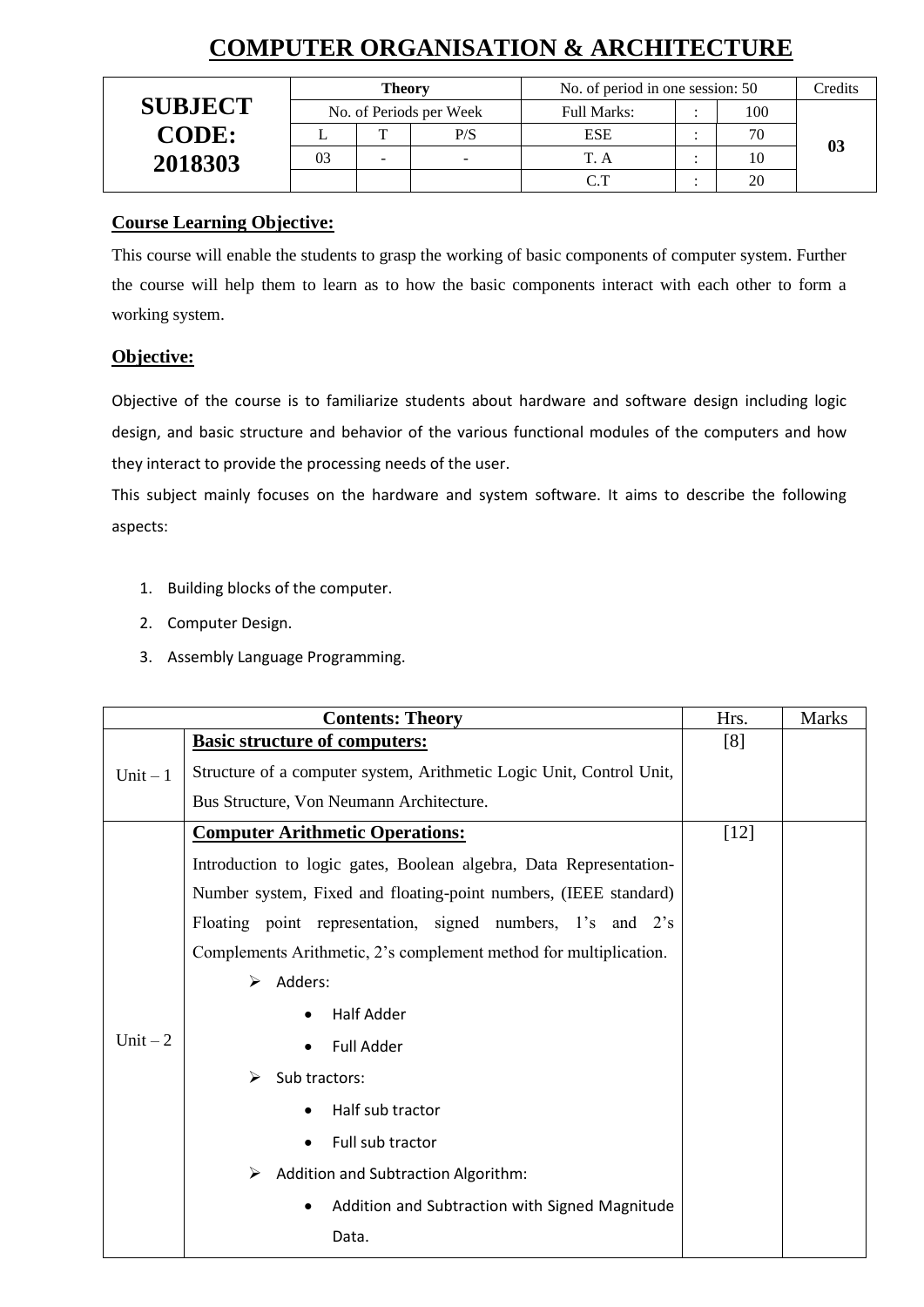|           | <b>Multiplication Algorithms:</b><br>➤                                                      |        |  |
|-----------|---------------------------------------------------------------------------------------------|--------|--|
|           | Hardware Implementation for multiplication.                                                 |        |  |
|           | Flowchart for Multiplying Binary Numbers.<br>$\bullet$                                      |        |  |
|           | Booth's Multiplication Algorithm.                                                           |        |  |
|           | <b>Central Processing Unit and Instruction:</b>                                             | $[12]$ |  |
|           | Micro operations:<br>➤                                                                      |        |  |
|           | Arithmetic micro-operations                                                                 |        |  |
|           | Logic micro-operations                                                                      |        |  |
|           | Shift micro-operations                                                                      |        |  |
|           | Control Unit:<br>➤                                                                          |        |  |
|           | Performing an Arithmetic or Logic operation.                                                |        |  |
|           | Fetching a word from memory, storing a word in                                              |        |  |
|           | a memory, Execution of a complete Instruction.                                              |        |  |
|           | Hardwired Control Unit.                                                                     |        |  |
| Unit $-3$ | Micro programmed Control Unit.                                                              |        |  |
|           | Components of CPU:                                                                          |        |  |
|           | <b>Buses</b>                                                                                |        |  |
|           | Registers                                                                                   |        |  |
|           | Flags                                                                                       |        |  |
|           | <b>Stacks</b>                                                                               |        |  |
|           | I/O Ports                                                                                   |        |  |
|           | General Register Organization, Types of Instructions,                                       |        |  |
|           | Instruction formats, Addressing modes, Data transfer                                        |        |  |
|           | and manipulation, Program control, Instruction cycle.                                       |        |  |
|           | <b>Memory Organization:</b>                                                                 | $[10]$ |  |
|           | Characteristics of Memory system, Types of memories, Main                                   |        |  |
|           | memory, Static & Dynamic memories, Secondary memory,                                        |        |  |
| Unit $-4$ | Performance considerations, Cache memory with mapping, Virtual                              |        |  |
|           | Address memory used pages, Page replacement,<br>memory,                                     |        |  |
|           | Introduction to RAID.                                                                       |        |  |
|           | <b>I/O Organization:</b>                                                                    | [8]    |  |
|           | Peripheral Devices, Input-output Interface, Asynchronous Data                               |        |  |
| Unit $-5$ | Transfer Modes, Modes of Data Transfer from I/O to memory,                                  |        |  |
|           | Interrupt Handling, Types of Interrupts, Priority Interrupt, Direct                         |        |  |
|           | Memory Access, Input-output Processor (IOP), Synchronous and<br>Asynchronous Data Transfer. |        |  |
|           |                                                                                             |        |  |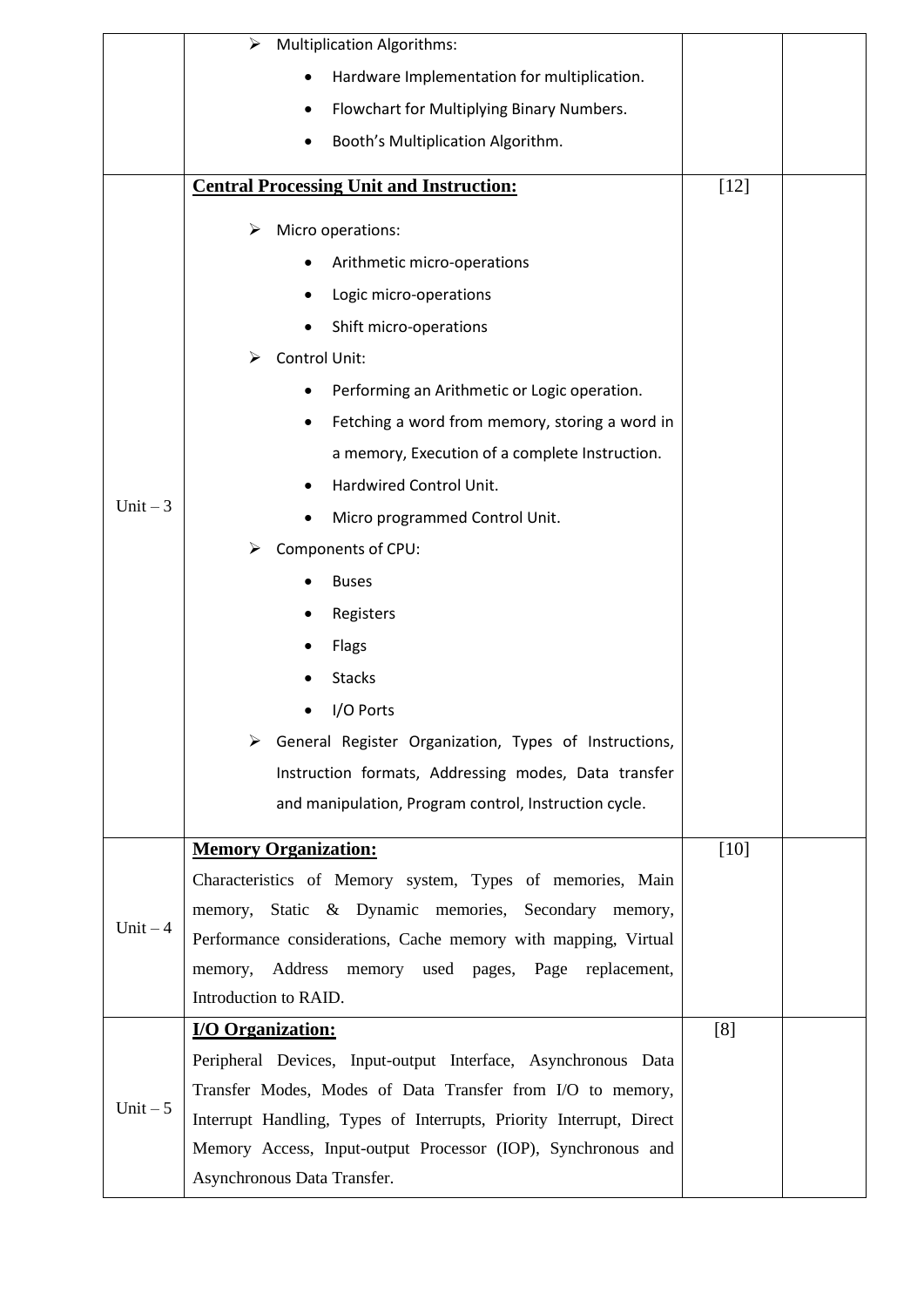#### **Text/Reference Books:**

| Computer System Architecture, Third Edition, 2000, Pearson Education M.M. Mano |  |  |  |  |  |  |  |
|--------------------------------------------------------------------------------|--|--|--|--|--|--|--|
|--------------------------------------------------------------------------------|--|--|--|--|--|--|--|

- 2 Computer System and Architecture, Prentice Hall of India Pvt. Ltd., New M. Mano Delhi
- 3 Computer Architecture and Organization, McGraw Hill Company, New Delhi J.P. Hayes
- 4 Computer Organization and Architecture, Prentice Hall of India Ltd., NewW. Stallings Delhi
- 5 Computer System Architecture, Third Edition, 1998, Prentice Hall of India M. Morris Mano
- 6 Microprocessor Architecture, Programming and Application, Wiley Eastern Gaonkar Limited

- 1 Computer Architecture & Organization, Third Edition, 1988, McGraw-Hill. J.P. Hayes New York
- 2 Computer Design and Architecture, Second Edition, 1991, Harper Collins S.G. Siva Publishers
- 3 Computer Organization and Design, Prentice Hill of India Ltd., 1994 P. Pal Choudhary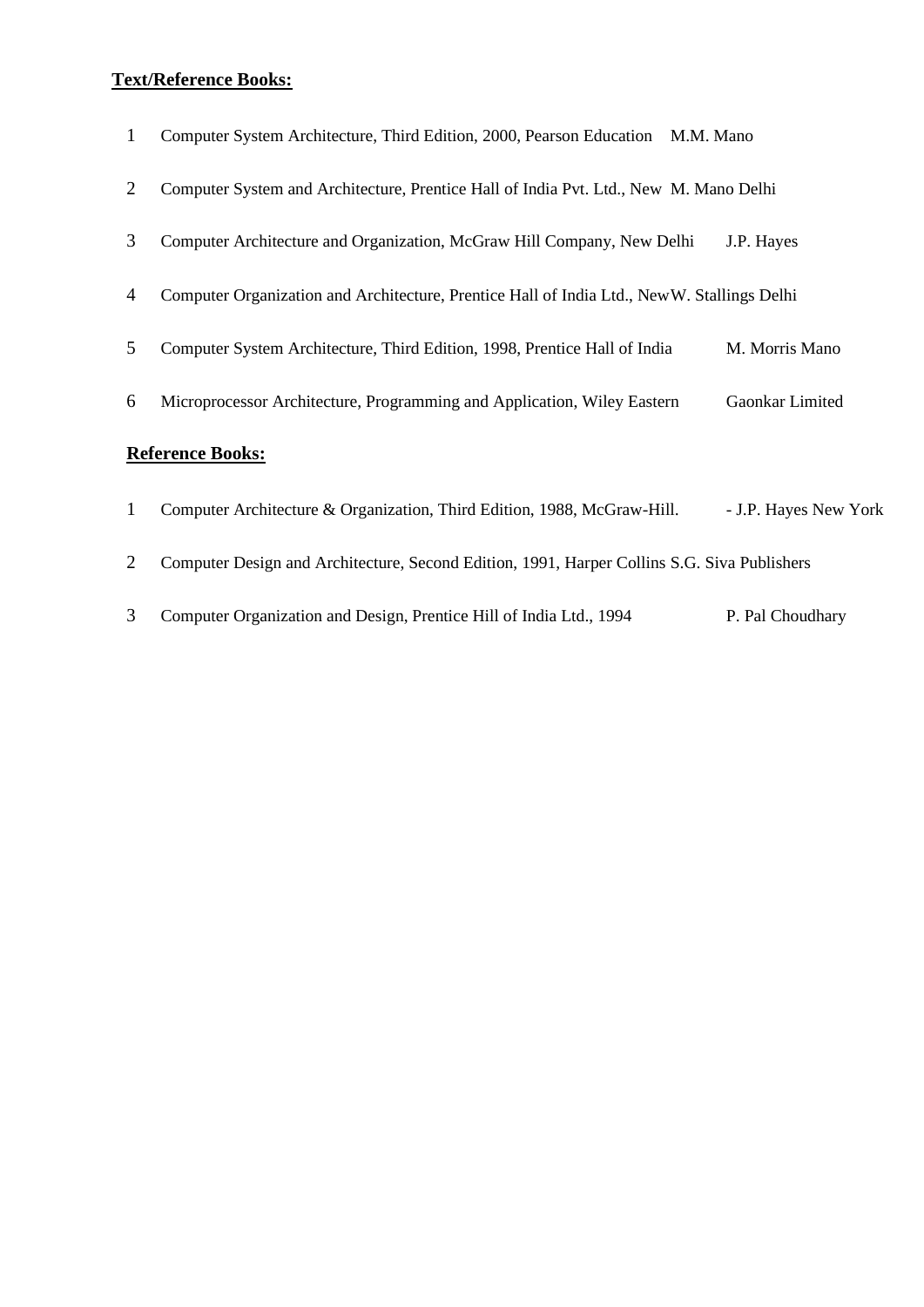|                | <b>Theory</b>           |  |     | No. of period in one session: 50 | Credits |  |
|----------------|-------------------------|--|-----|----------------------------------|---------|--|
| <b>SUBJECT</b> | No. of Periods per Week |  |     | Full Marks:                      | 100     |  |
| <b>CODE:</b>   |                         |  | P/S | <b>ESE</b>                       | 70      |  |
| 2018304        | 03                      |  |     |                                  | 10      |  |
|                |                         |  |     |                                  |         |  |

# **DIGITAL ELECTRONICS & MICROPROCESSOR**

#### **Course Learning Objective:**

The subject will help the students to learn facts, concepts, principle and procedure of digital electronics. These techniques can be used for designing sequential and combinational circuits which forms the basis of any electronic device. Also, this subject is designed to give clear idea about working principles of 8085 microprocessor.

### **Objective:**

The objective of this subject is to enable the students to know basic concepts of digital electronics and familiarity with available chips. After undergoing this course, the students will have the awareness of various arithmetic circuits, counter design, registers, A/D and D/A converters, semi-conductor memories, multiplexers and de-multiplexers etc.

|            | <b>Contents: Theory</b>                                                   | Hrs.  | <b>Marks</b> |
|------------|---------------------------------------------------------------------------|-------|--------------|
|            | <b>NUMBER SYSTEM:</b>                                                     | [6]   |              |
|            | Decimal, binary, octal and hexadecimal, hexa-decimal number systems,      |       |              |
| Unit $-1$  | Conversion from one system to another, l's, 2's and 9's, 10's complements |       |              |
|            | signed numbers Codes: BCD, Excess-3, Gray codes weighted and non-         |       |              |
|            | weighted codes, binary arithmetic,                                        |       |              |
|            | <b>LOGIC GATES AND FLIP FLOPS:</b>                                        | [8]   |              |
|            | Definitions, symbols and truth table of NOT, OR, AND, NAND, NOR,          |       |              |
|            | XOR, XNOR gates, basic gates, universal gates, De Morgan's Theorems;      |       |              |
| $Unit - 2$ | Karnaugh-Map ,Sum of Product, Product of Sum, Min term, Max term,         |       |              |
|            | Logical diagram, truth table, Flip -Flops- RS, T, D, JK, Master/ Slave JK |       |              |
|            | and timing diagram.                                                       |       |              |
|            | <b>REGISTERS:</b>                                                         | $[5]$ |              |
|            | <b>Shift Registers</b>                                                    |       |              |
|            | Serial in Serial out                                                      |       |              |
| Unit $-3$  | Serial in Parallel out                                                    |       |              |
|            | Parallel in Parallel out                                                  |       |              |
|            | Parallel in Serial out                                                    |       |              |
|            | <b>Bidirectional Shift Register</b>                                       |       |              |
|            | <b>COUNTERS:</b>                                                          | [6]   |              |
|            | Asynchronous counters                                                     |       |              |
| $Unit - 4$ | Synchronous Counter                                                       |       |              |
|            | Decade counter and its application                                        |       |              |
|            | Cascade Counter, Encoder & Decoder                                        |       |              |
|            |                                                                           |       |              |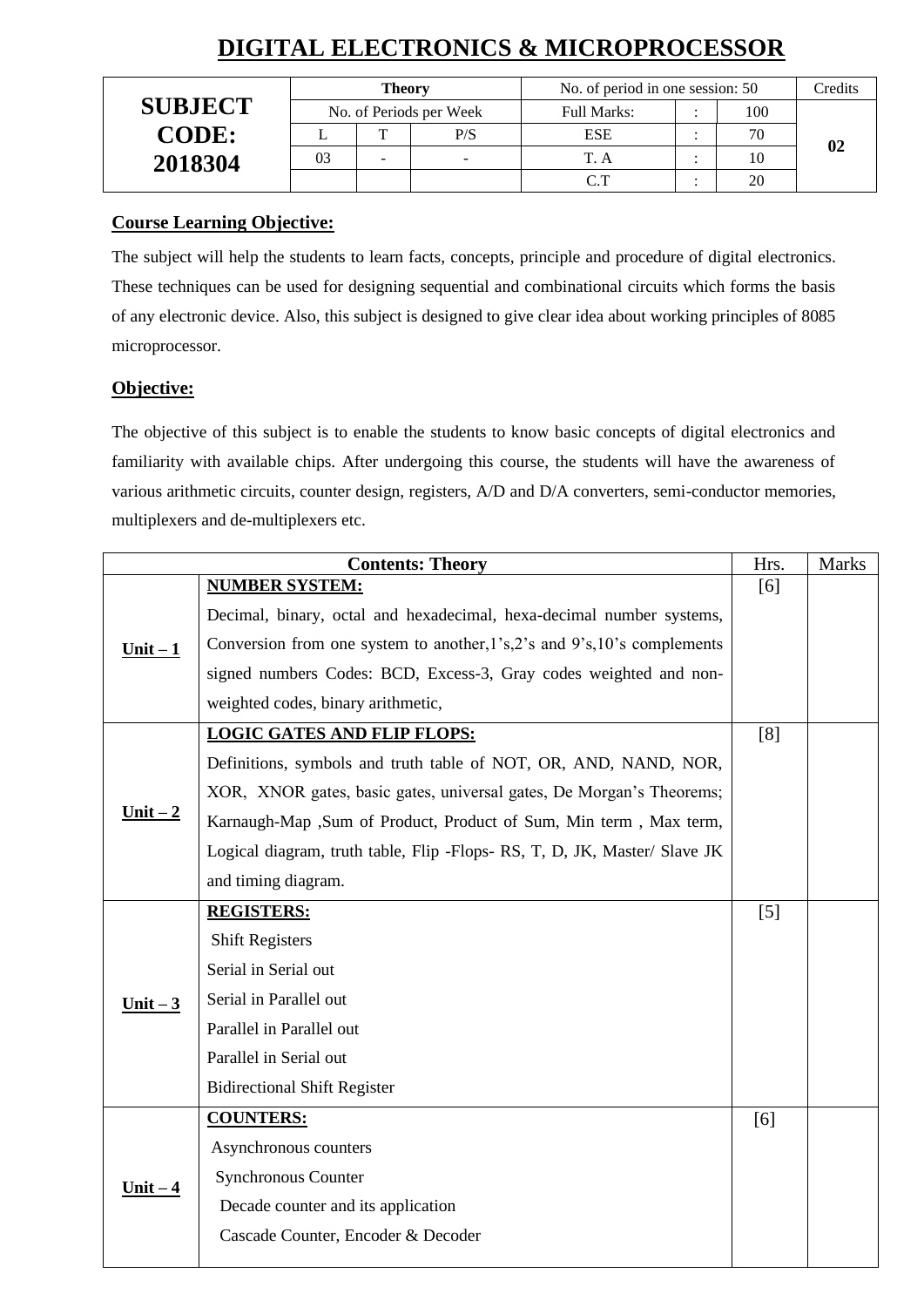|                             | <b>LOGIC FAMILY &amp; CIRCUITS:</b>                                             | [6] |  |
|-----------------------------|---------------------------------------------------------------------------------|-----|--|
|                             | Digital integrated circuits                                                     |     |  |
| <u>Unit <math>-5</math></u> | Half adder and full adder circuit, Half Subtractor and full subtractor circuit, |     |  |
|                             | design and implementation, Multiplexer, Demultiplexer.                          |     |  |
|                             | A/D AND D/A CONVERTERS:                                                         | [8] |  |
|                             | Analog to digital convertor,                                                    |     |  |
| Unit $-6$                   | Digital to Analog Convertor,                                                    |     |  |
|                             | ADC comparator, Dual Slope ADC, Successive ADC.                                 |     |  |
|                             | MEMORIES AND DISPLAY DEVICES:                                                   | [6] |  |
|                             | Memory Unit                                                                     |     |  |
|                             | Concept of memories using registers                                             |     |  |
|                             | Primary Memory                                                                  |     |  |
| $Unit - 7$                  | <b>Secondary Memory</b>                                                         |     |  |
|                             | <b>Static and Dynamic Memory</b>                                                |     |  |
|                             | LCD, LED, Seven Segment Display                                                 |     |  |
|                             | Basic operation and Applications,                                               |     |  |
|                             | Dot Matrix display.                                                             |     |  |
|                             | <b>MICROPROCESSORS:</b>                                                         | [5] |  |
|                             | Evaluation of microprocessors, microcomputer organization, 8085                 |     |  |
|                             | architecture, 8085 pin diagram 8085 flag register & timing diagram,             |     |  |
| $Unit - 8$                  | instruction sets, addressing modes,                                             |     |  |
|                             | 8086 architectures, 8086 pin diagram, 8086 Flag register instruction sets       |     |  |
|                             | and addressing modes                                                            |     |  |

### **Text Books: -**

- 1. Digital Electronics and Applications, McGraw Hills Publishers. Malvino Leach
- 2. Digital Logic and Computer Design, Prentice Hall of India Ltd., New Delhi. Morries Marrow
- 3. Digital Integrated Electronics, Prentice Hall of India Ltd., New Delhi Herbert Raub and Donal Sachilling
- 4. Digital Electronics, Prentice Hall of India Ltd., New Delhi Rajaraman
- 5. Microelectronics, McGraw Hill, 1987 J. Millman and A. Grabel
- 6. Linear Integrated Circuits, Wiley Eastern, 1991 D. Roychaudhuri and S.B. Jani

- 1. Digital Principles, Latest Edition, 2000, Tata McGraw Hill Publishing Company Ltd., New Delhi Malvin& Leach
- 2. Modern Digital Electronics, Second Edition, 2000, Tata McGraw Hill Publishing Company Ltd., New Delhi R.P. Jain
- 3. Digital Electronics, First Edition, 2000, Tata McGraw Hill Publishing Company Ltd., New Delhi V.K. Puri
- 4. Electronics Circuits and Systems, 1992, Tata McGraw Hill Publishing Company Y.N. Bapat
- 5. Modern Digital Electronics, 1983, Tata McGraw Hill Publishing Company R.P. Jain
- 6. Digital Computer Fundamentals, T.M.H. Malvino
- 7. Digital Computer, Dhanpat Roy & Sons. B. Ram
- 8. Introduction to Microprocessors, Dhanpat Roy & Sons. Dr. B. Ram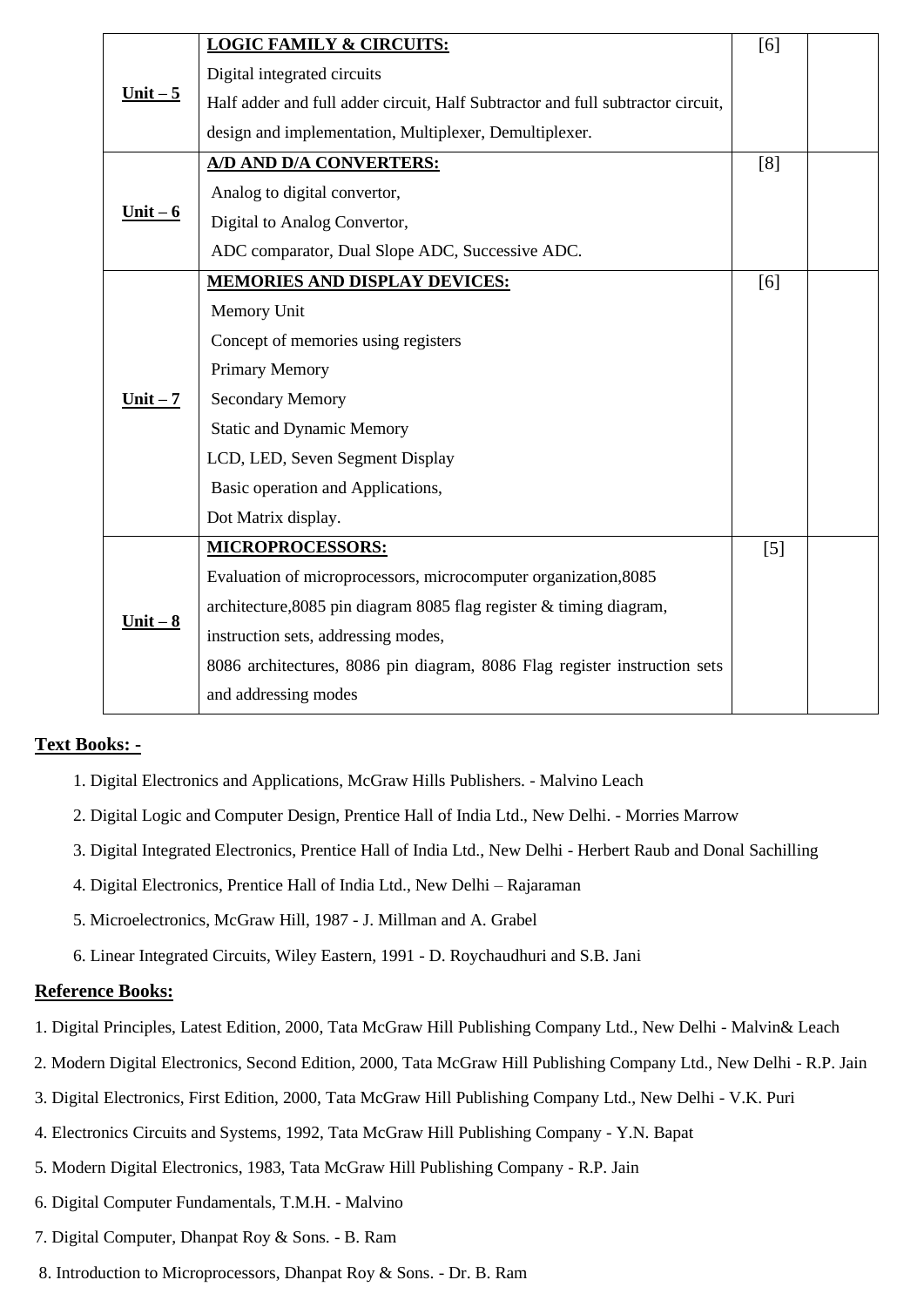# **WEB TECHNOLOGY**

|                | <b>Theory</b>           |  |                    | No. of period in one session: 50 |     |    | Credits |
|----------------|-------------------------|--|--------------------|----------------------------------|-----|----|---------|
| <b>SUBJECT</b> | No. of Periods per Week |  | <b>Full Marks:</b> |                                  | 100 |    |         |
|                |                         |  | P/S                | <b>ESE</b>                       |     | 70 | 03      |
| <b>CODE:</b>   | 03                      |  |                    | T. A                             |     |    |         |
| 2018305        |                         |  |                    | $\cap$ T                         |     | 20 |         |

**Course Learning Objective** 

Internet is the easiest and fastest way of communication. The use of Internet can be easily seen in our dayto-day life, be it sending a mail or looking for same information, its importance can't be overruled. This subject exposes the diploma students to basic networking technology and the Internet technology. IT will teach the students, the Internet technology and different features available on the Internet.

|            | <b>Contents: Theory</b>                                                         | Hrs.   | <b>Marks</b> |
|------------|---------------------------------------------------------------------------------|--------|--------------|
|            | <b>Introduction to Web Design</b>                                               | [6]    |              |
| $Unit - 1$ | Introduction to internet, www, website, working of website, webpages,           |        |              |
|            | front end, back end, client & server scripting language, responsive web         |        |              |
|            | designing, type of websites (static $&$ dynamic websites)                       |        |              |
|            | <b>Editors</b>                                                                  | [6]    |              |
| $Unit - 2$ | Downloading free editors like notepad++, subline text editor, making use        |        |              |
|            | of editors, file creation & editing, saving.                                    |        |              |
|            | <b>HTML Basics</b>                                                              | $[12]$ |              |
|            | HTML: Introduction, Basic structure of HTML, Head section and element           |        |              |
|            | of head section, Formatting tags: Bold, Italic, underline, strike through,      |        |              |
|            | Div, pre tag anchor links & named anchors image tags, paragraphs,               |        |              |
|            | comments,                                                                       |        |              |
|            | tables: attributes $-$ (Border, cell padding, cell spacing, height, width), TR, |        |              |
|            | TH, Row span.                                                                   |        |              |
| $Unit - 3$ | Col span list: ordered list, unordered list, definition list, forms, form       |        |              |
|            | elements, Input types, Input attributes, Text Input Area, Dropdown, Radio       |        |              |
|            | buttons, Check-boxes, submit and Reset Buttons Frames: Frameset, nested         |        |              |
|            | frames.                                                                         |        |              |
|            | HTML5 Introduction, HTML5 New Elements: Section, Nav, Article,                  |        |              |
|            | Aside, Audio Tag, Video Tag, HTML5 form validations. Require attribute,         |        |              |
|            | Pattern Attribute, Autofocus Attribute, Email, number type, datatype,           |        |              |
|            | Range type, HTML embed multimedia, HTML Layout, HTML Iframe.                    |        |              |
|            | Introduction to cascading style sheets (CSS):                                   | $[10]$ |              |
|            | Concept of CSS, creating style sheet, CSS properties, CSS styling.              |        |              |
|            | Working with block elements and objects. Working with Lists and Tables.         |        |              |
| $Unit - 4$ | CSS ID and class Box Model: Border properties, padding properties,              |        |              |
|            | Merging properties.                                                             |        |              |
|            | CSS Advanced: Grouping, Dimension, Display, Positioning, Align,                 |        |              |
|            | Navigation Bar, Attribute Sectors, CSS Color                                    |        |              |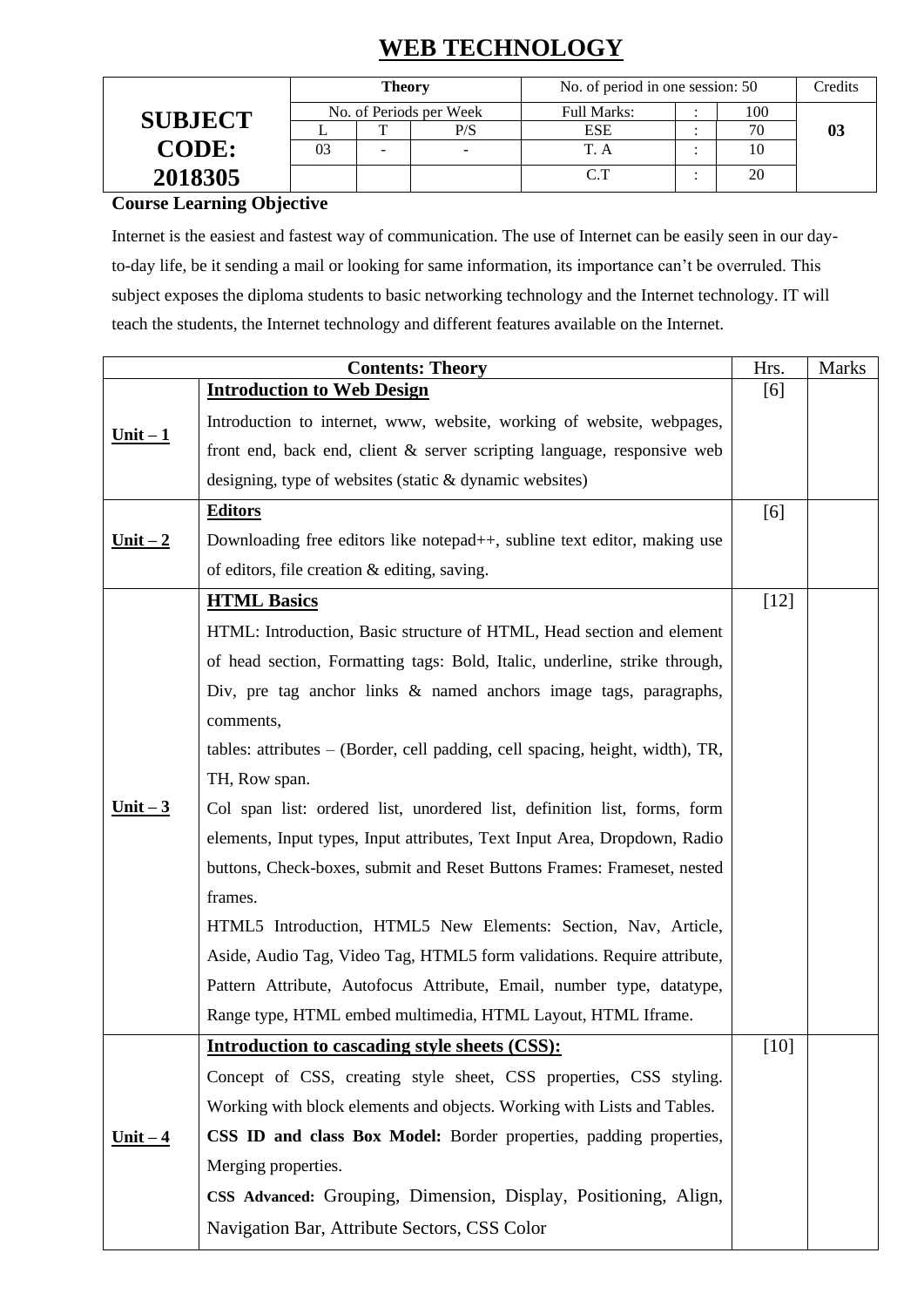|           | <b>Introduction to XML</b>                                                | [8] |  |
|-----------|---------------------------------------------------------------------------|-----|--|
| Unit $-5$ | Introduction to XML. Use of XML, Simple XML, XML key components,          |     |  |
|           | DID and Schemes. Using XML with application, Transforming XML             |     |  |
|           | using XSL and X SLT.                                                      |     |  |
|           | <b>Java Script and Angular JS</b>                                         | [8] |  |
| Unit $-6$ | Introduction to Client-side scripting language, variables in Java script, |     |  |
|           | operations in JS, Conditions statements, JS Popup Boxes, JS Events, Basic |     |  |
|           | Form validation in Java script. Introduction to Angular.                  |     |  |
|           | JS: Expressions, Modules and Directives.                                  |     |  |

#### **Text/Reference Books-**

- 1. HTML-4 for world wide web, Wesley (Singapore) Pvt., New Delhi. Castro Addison
- 2. HTML 4.0 Unlashed, Tech Media Publication Rick Dranell
- 3. Teach yourself HTML 4.0 with XML, DHTML and Java Script, IDG Books India Pvt. Ltd.,
- 4. New Delhi Stephanie, Cottrell, Bryant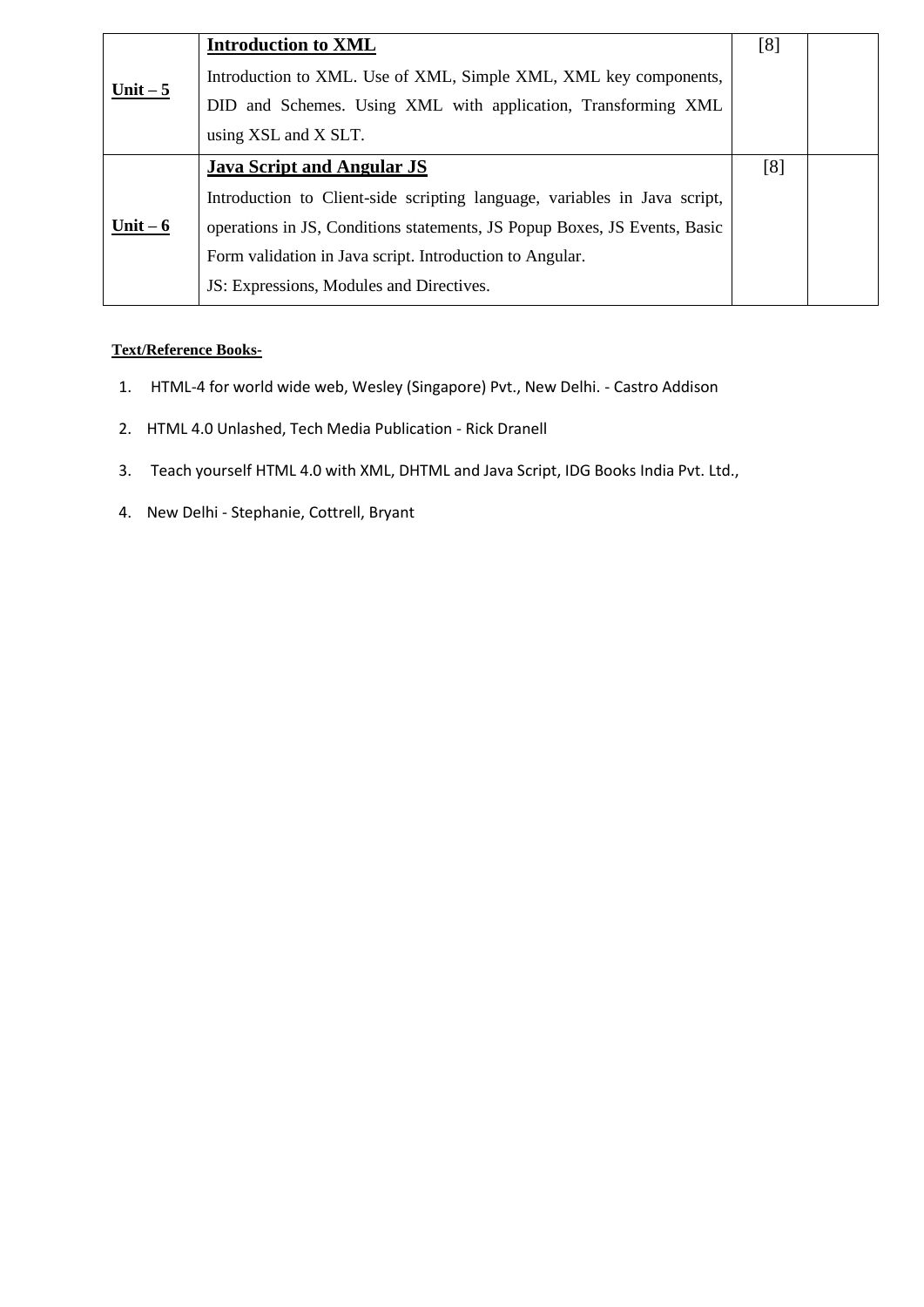# **COMPUTER PROGRAMMING THROUGH 'C' LAB**

|                |                          | Lab |     | No. of period in one session: 50 |  |    | Credits        |
|----------------|--------------------------|-----|-----|----------------------------------|--|----|----------------|
| <b>SUBJECT</b> | No. of Periods per Week  |     |     | <b>Full Marks</b>                |  | 50 |                |
| <b>CODE:</b>   |                          | m   | P/S | <b>ESE</b>                       |  | 50 | 0 <sup>3</sup> |
| 2000306        | $\overline{\phantom{0}}$ | -   | 06  | Internal                         |  |    |                |
|                |                          |     |     | External                         |  |    |                |

### **Course Learning Objectives:**

This Lab course is intended to practice what is taught in theory class of 'Computer Programming' and become proficient in computer programming. Computer programming is all about regular practice. Students should work on solved and unsolved problems listed in the text books, and the problems given by the teacher. Some of the topics that should necessary be covered in lab are listed below.

### **Course outcomes:**

Student should be able to write code snippets, and then compile, debug and execute them.

|            | <b>Content: Practical</b>                                             | Hrs. | <b>Marks</b> |
|------------|-----------------------------------------------------------------------|------|--------------|
|            |                                                                       |      |              |
| Unit $-1$  | Familiarization with programming environment (Editor, Compiler, etc.) | 04   |              |
| Unit $-2$  | Programs using, I/O statements and various operators                  | 04   |              |
| Unit $-3$  | Programs using expression evaluation and precedence                   | 04   |              |
| Unit $-4$  | Programs using decision making statements and branching statements    | 04   |              |
| Unit $-5$  | Programs using loop statements                                        | 04   |              |
| Unit $-6$  | Programs to demonstrate applications of n dimensional arrays          | 04   |              |
| Unit $-7$  | Programs to demonstrate use of string manipulation functions          | 04   |              |
| Unit $-8$  | Programs to demonstrate parameter passing mechanism                   | 04   |              |
| Unit $-9$  | Programs to demonstrate recursion                                     | 04   |              |
| Unit $-10$ | Programs to demonstrate use of pointers                               | 04   |              |
| Unit $-11$ | Programs to demonstrate command line arguments                        | 03   |              |
| Unit $-12$ | Programs to demonstrate dynamic memory allocation                     | 03   |              |
| Unit $-13$ | Programs to demonstrate file operations                               | 04   |              |

The language of choice will be C. This is a skill course. More you practice, better it will be.

- 1. Let Us C, Yashavant Kanetkar
- 2. Problem Solving and Programming in C, R.S. Salaria, Khanna Publishing House
- 3. C Programming Absolute Beginner's Guide, Dean Miller and Greg Perry
- 4. The C Programming Language, Kernighan and Ritchie, Prentice Hall of India
- 5. Programming in ANSI C, E. Balagurusamy, Tata McGraw-Hill
- 6. C Programming & Data Structures, B. A. Fouruzan and R. F. Gilberg, CENGAGE Learning.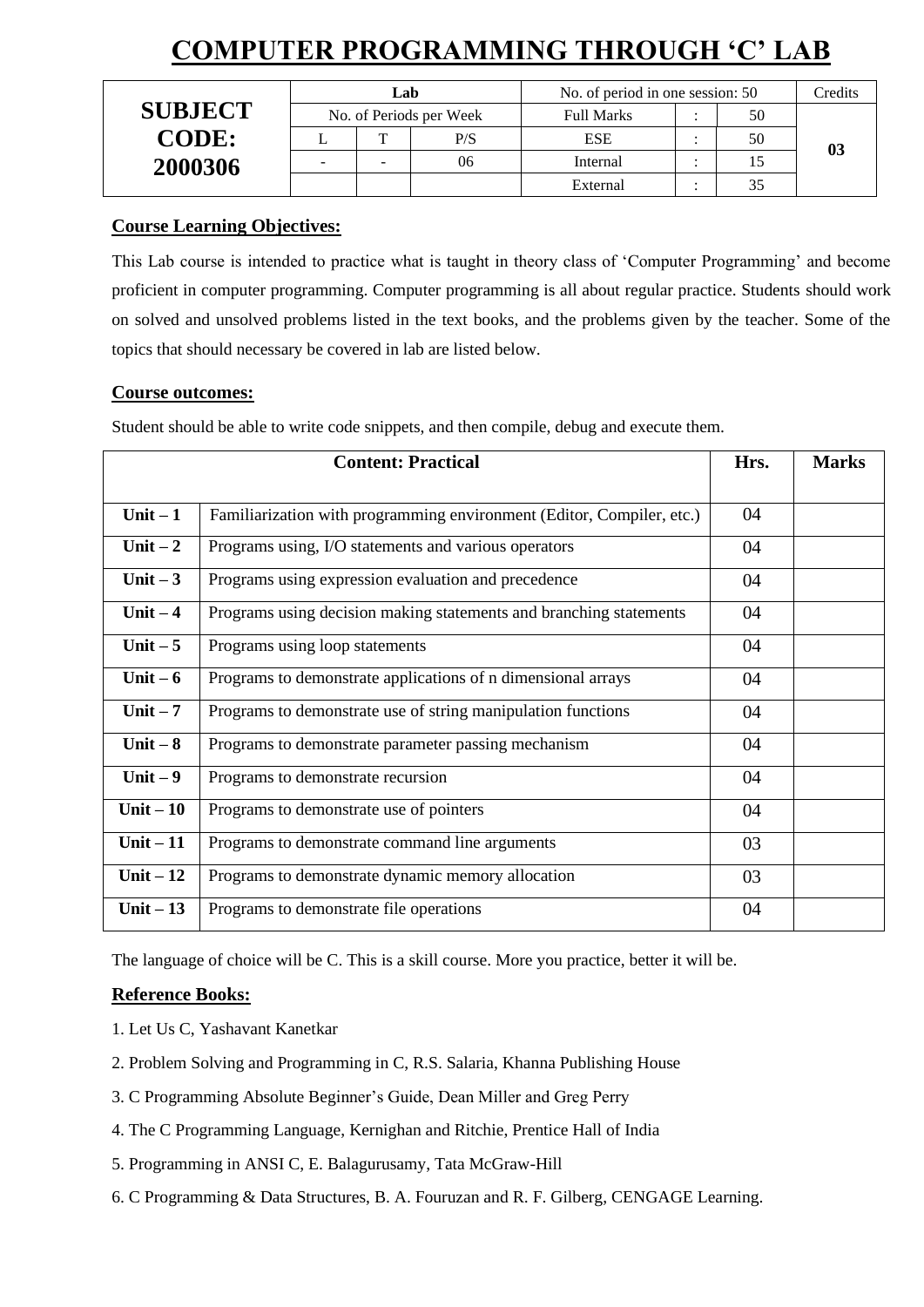# **DIGITAL ELECTRONICS & MICROPROCESSOR LAB**

|                | Theory                  |   |     | No. of period in one session: 40 | Credits |    |
|----------------|-------------------------|---|-----|----------------------------------|---------|----|
| <b>SUBJECT</b> | No. of Periods per Week |   |     | Full Marks:                      | 50      |    |
| <b>CODE:</b>   |                         | m | P/S | <b>ESE</b>                       | 50      |    |
| 2018307        | -                       | - | 04  | Internal                         |         | 02 |
|                |                         |   |     | External                         |         |    |

#### **Course Learning Objective:**

The subject will help the students to learn facts, concepts, principle and procedure of digital electronics. These techniques can be used for designing sequential and combinational circuits which forms the basis of any electronic device. Also, this subject is designed to give clear idea about working principles of 8085 microprocessor.

### **Objective:**

The objective of this subject is to enable the students to know basic concepts of digital electronics and familiarity with available chips. After undergoing this course, the students will have the awareness of various arithmetic circuits, counter design, registers, A/D and D/A converters, semi-conductor memories, multiplexers and demultiplexers etc.

|            | <b>Content - Practical</b>                                      | Hrs. | <b>Marks</b> |
|------------|-----------------------------------------------------------------|------|--------------|
| Unit $-1$  | Study of logic Gates and verify Truth Table.                    | 03   |              |
| Unit $-2$  | Study of S-R, J-K, T and D Flip Flop.                           | 03   |              |
| Unit $-3$  | Study of Serial and Parallel Registers.                         | 03   |              |
| Unit $-4$  | Study of 4-bit UP/DOWN asynchronous Counter.                    | 03   |              |
| Unit $-5$  | Study of 4-bit UP/DOWN synchronous Counter.                     | 03   |              |
| Unit $-6$  | Study of Encoder & Decoder.                                     | 04   |              |
| Unit $-7$  | Study of Half Adder and Full Adder                              | 04   |              |
| Unit $-8$  | Study of Full Adder and Subtractor.                             | 04   |              |
| Unit $-9$  | Study of Multiplexer & Demultiplexer.                           | 04   |              |
| Unit $-10$ | Study A/D AND D/A Convertor                                     | 03   |              |
| Unit $-11$ | <b>Study of Seven Segment Display</b>                           | 03   |              |
| Unit $-12$ | Study of 8080 Microprocessor programming, Addition, Subtraction | 03   |              |
|            | etc                                                             |      |              |

#### **Text Books: -**

- 1. Digital Electronics and Applications, McGraw Hills Publishers. Malvino Leach
- 2. Digital Logic and Computer Design, Prentice Hall of India Ltd., New Delhi. Morries Marrow
- 3. Digital Integrated Electronics, Prentice Hall of India Ltd., New Delhi Herbert Raub and Donal Sachilling
- 4. Digital Electronics, Prentice Hall of India Ltd., New Delhi Rajaraman
- 5. Microelectronics, McGraw Hill, 1987 J. Millman and A. Grabel
- 6. Linear Integrated Circuits, Wiley Eastern, 1991 D. Roychaudhuri and S.B. Jani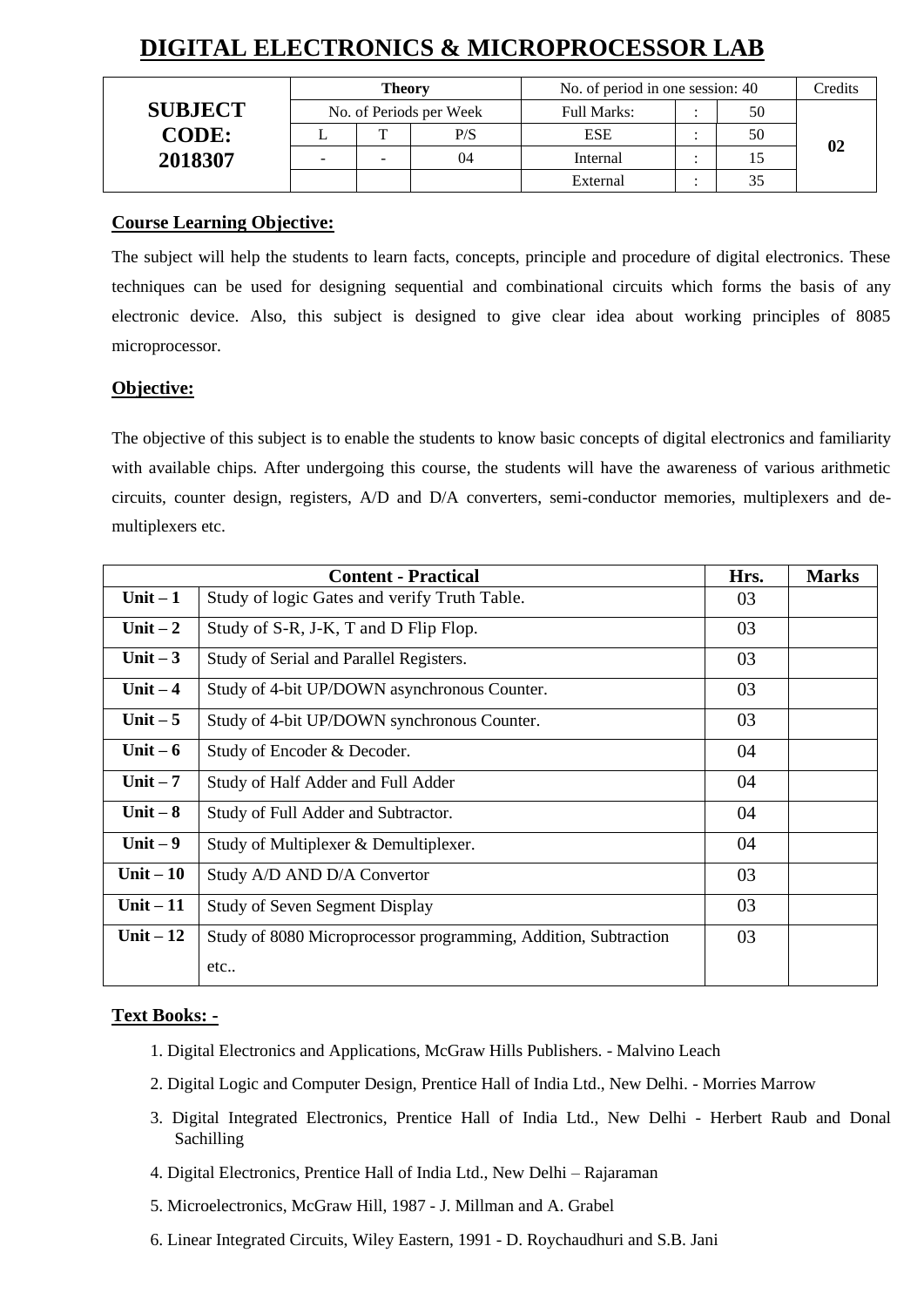# **WEB TECHNOLOGY LAB**

|                | <b>Term Work</b>        |   |     | No. of period in one session: 40 |  |                | Credits |
|----------------|-------------------------|---|-----|----------------------------------|--|----------------|---------|
| <b>SUBJECT</b> | No. of Periods per Week |   |     | <b>Full Marks:</b>               |  | 25             |         |
| <b>CODE:</b>   |                         | m | P/S | <b>ESE</b>                       |  | 25             |         |
| 2018308        |                         |   | 02  | Internal                         |  | 0 <sub>7</sub> | 01      |
|                |                         |   |     | External                         |  |                |         |

## **Course Learning Objectives:**

This Lab course is intended to practice whatever is taught in theory class of 'Web Technologies'. Some of the things that should necessary be covered in lab.

#### **Course outcomes:**

Student will be able to program web applications using and will be able to do the following:

- Use LAMP Stack for web applications
- Write simple applications with Technologies like HTML, Java script, AJAX, PHP
- Connect to Database and get results
- Parse XML files Student will be able to develop/build a functional website with full features.

|           | <b>Content - Practical</b>                                              | Hrs. | <b>Marks</b> |
|-----------|-------------------------------------------------------------------------|------|--------------|
| Unit $-1$ | Home page Development static pages (using Only HTML) of an online       | 04   |              |
|           | Book store.                                                             |      |              |
| Unit $-2$ | Write a JavaScript to design a simple calculator to perform the         | 06   |              |
|           | following operations: sum, product, difference and quotient.            |      |              |
| Unit $-3$ | Write a PHP program to display a digital clock which displays the       | 06   |              |
|           | current time of the server.                                             |      |              |
| Unit $-4$ | Write an HTML code to display your CV on a web page.                    | 04   |              |
| Unit $-5$ | Write an XML program to display products.                               | 05   |              |
| Unit $-6$ | Create a web page with all types of Cascading style sheets.             | 06   |              |
| Unit $-7$ | Write a PHP program to display a digital clock which displays the       | 05   |              |
|           | current time of the server.                                             |      |              |
|           | Write a JavaScript that calculates the squares and cubes of the numbers | 04   |              |
| Unit $-8$ | from 0 to 10 and outputs HTML text that displays the resulting values   |      |              |
|           | in an HTML table format.                                                |      |              |

This is a skill course. More student practice and try to find solution on their own, better it will be.

- 1. "Web Technologies--A Computer Science Perspective", Jeffrey C.Jackson
- 2. "Internet & World Wide Web How to Program", Deitel, Deitel, Goldberg, Pearson Education
- 3. "Web programming- Building Internet Application", Chris Bales
- 4. Web Applications: Concepts and Real-World Design, Knuckles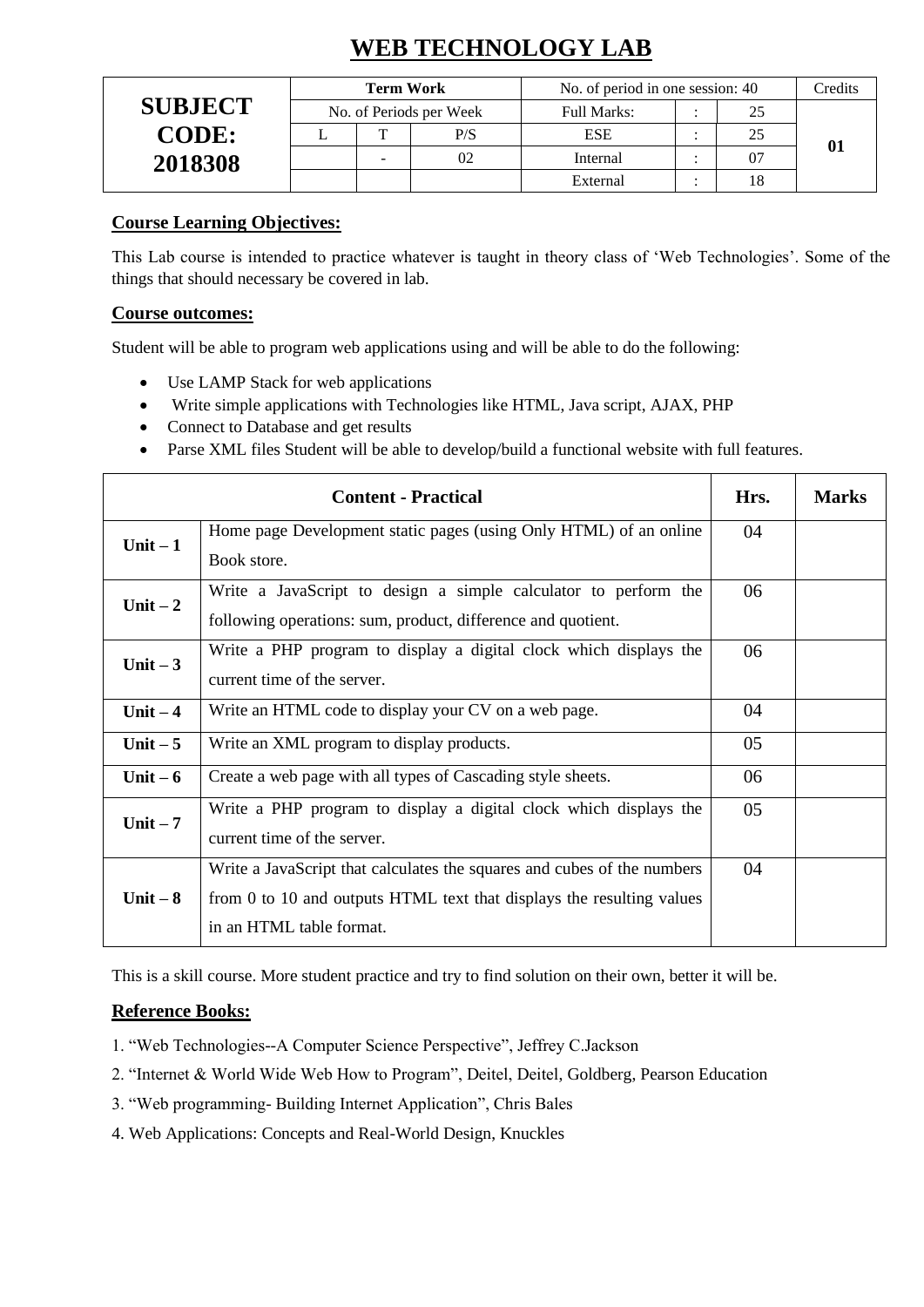# **COMPUTER ORGANISATION & ARCHITECTURE (T.W)**

|                | <b>Term Work</b>        |  |     | No. of period in one session: 50 | Credits |  |
|----------------|-------------------------|--|-----|----------------------------------|---------|--|
| <b>SUBJECT</b> | No. of Periods per Week |  |     | Full Marks:                      | 50      |  |
| <b>CODE:</b>   |                         |  | P/S |                                  |         |  |
| 2018309        |                         |  | 04  | Internal                         |         |  |
|                |                         |  |     | External                         |         |  |

#### **Course Objective:**

- 1. Understanding the behaviour of Logic Gates, Adders, Decoders, Multiplexers and Flip-Flops.
- 2. Understanding the behaviour of ALU, RAM, STACK and PROCESSOR from working modules and the modules designed by the student as part of the experiment.

## **Practical Outcomes: After completing the course, the students will understand**

- (1) Analyse the behaviour of logic gates
- (2) Design combinational circuits for basic components of computer system and applications.
- (3) Analyse the operational behaviour and applications of various flip-flop.
- (4) Design Arithmetic logic units and different types of memory blocks.

|           | <b>Contents: Term Work</b>                                                               | Hrs.  | <b>Marks</b> |
|-----------|------------------------------------------------------------------------------------------|-------|--------------|
| Unit -1   | Introduction to Verilog HDL/VHDL                                                         | $[3]$ |              |
| Unit $-2$ | Verify the behaviour of logic gates using truth tables (AND, OR,<br>NOT, XOR, NAND, NOR) | $[5]$ |              |
| Unit $-3$ | Implementing HALF ADDER, FULL ADDER using basic logic<br>gates                           | [6]   |              |
| Unit -4   | Implementing Binary -to -Gray, Gray -to -Binary code conversions                         | $[5]$ |              |
| Unit $-5$ | Implementing 3-8 line DECODER                                                            | $[5]$ |              |
| Unit -6   | Implementing 4x1 and 8x1 MULTIPLEXERS.                                                   | [6]   |              |
| Unit $-7$ | Verify the excitation tables of various FLIP-FLOPS                                       | [8]   |              |
| Unit -8   | Design of an 8-bit Input/Output system with four 8-bit Internal<br>Registers.            | [6]   |              |
|           | Design of an 8-bit ARITHMETIC LOGIC UNIT.                                                |       |              |
| Unit -9   | Design of 24x8 (16 byte) RAM.                                                            | [6]   |              |
|           | Design of 24x8 (16 byte) STACK.                                                          |       |              |
|           | Implementation of a 4-bit PROCESSOR.                                                     |       |              |

#### **Reference Book:**

1. A Verilog HDL Primer by J. Bhasker Bk & Hardcover; Published by Star Galaxy Press. ISBN: 0-9656277-4-8

2. Verilog HDL: A Guide to Digital Design and Synthesis by Samir Palikir Published by Prentice Hall Publication date: March 1996

3. Patterson, D.A., and Hennessy, J.L., "Computer Organization and Design: The Hardware/Software Interface" Morgan Kaufmann Publishers, 4th Edition, Inc.2005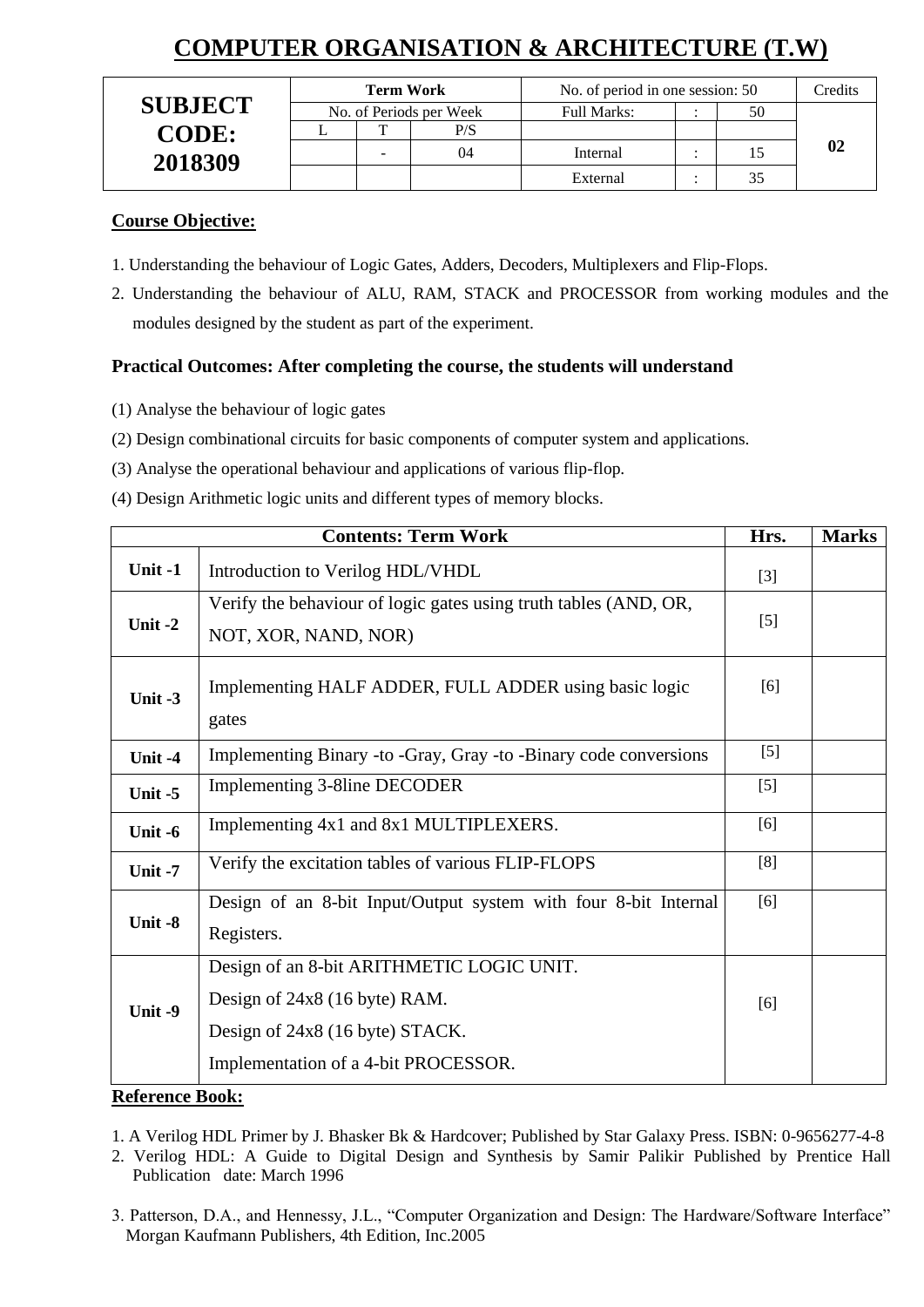# **SUMMER INTERNSHIP I (4 WEEKS) AFTER II SEMESTER (T.W)**

|                | <b>Term Work</b> |                          |                          | No. of period in one session: 50 | Credits |  |
|----------------|------------------|--------------------------|--------------------------|----------------------------------|---------|--|
| <b>SUBJECT</b> |                  |                          | No. of Periods per Week  | Full Marks:                      | 50      |  |
| <b>CODE:</b>   |                  |                          | P/S                      |                                  |         |  |
| 2018310        |                  | $\overline{\phantom{a}}$ | $\overline{\phantom{a}}$ | Internal                         |         |  |
|                |                  |                          |                          | External                         |         |  |